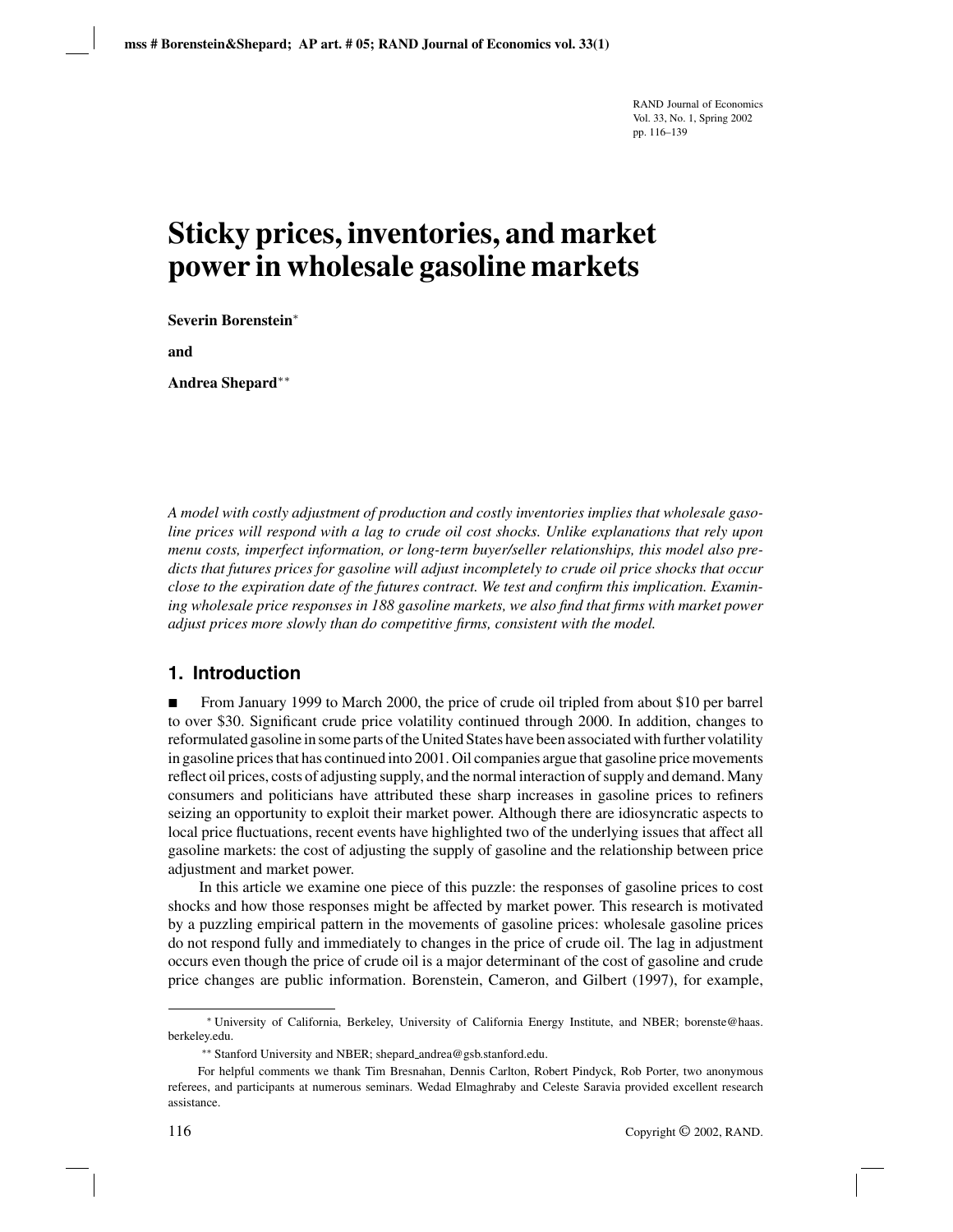documents that crude oil price shocks are eventually fully passed through to wholesale gasoline prices, but full adjustment takes many weeks. Because wholesale prices are formed in wellorganized markets in which one would expect market-clearing prices to incorporate quickly all available information, these lags are surprising. A change in crude prices changes the opportunity cost of the primary input and, under most standard models of firm behavior, would lead to an immediate change in the equilibrium price.

Consider, for instance, a competitive refiner who realizes that the price of crude oil has increased by an amount sufficient to cause a five-cent increase in gasoline prices in the long run. If the firm had been producing at a level where short-run marginal cost equalled price, then its marginal cost is now above price and it has an incentive to reduce production. Since all refiners have a similar incentive, each would withhold supply and the price would immediately increase by five cents. Whether the price of crude oil rises or falls, the price of gasoline should adjust immediately. An analogous argument holds if refiners have some market power. The magnitude of the gasoline price adjustment to a given crude oil price change might be different, but the response should still be immediate. The purpose of this research is to explore possible explanations for why immediate adjustment does not happen.

We consider two classes of explanations. One comes from theories of supply adjustment costs. Because adjusting levels of production is costly, firms in these models spread the adjustment over time. A reduction in the price of crude oil, for example, will imply some long-run increase in the supply of gasoline. But if there are adjustment costs that increase with the absolute size of adjustment per period, firms will spread the adjustment over time, gradually achieving the full quantity increase implied by the decline in cost. Models of this type have been proposed by Pindyck (1993, 1994) and Thurman (1988), among others. It is important to note that although it takes some time to achieve the new long-run equilibrium in these models, price adjusts to clear the market at every point in time. There is no nonprice allocation of supply or demand. This explanation is consistent with the arguments made by many refiners over the last few years.

The other class of explanations comes from a large literature that spans industrial organization and macroeconomics and focuses on differences between the market-*clearing* price and the price at which spot transactions actually occur. (See, for example, Carlton (1986, 1989, 1991), Rotemberg  $(1982)$ , Mankiw  $(1985)$ , Ball and Mankiw  $(1994)$ , and Bénabou and Gertner  $(1993)$ .) In this literature, the problem is to explain why the transaction prices charged do not change (or do not change quickly) when the market-*clearing* price changes. The models offer a variety of mechanisms that lead to a spot transaction price that does not clear the market and, thus, to nonprice allocation. Menu costs, for example, that make changing the transaction price costly have been offered as an explanation for infrequent price changes even when market-clearing prices change frequently. Other models point to information imperfections as the source of the divergence. When information is imperfect and demand is relatively elastic, quantity adjustments might be preferable to price adjustment. Or buyers and sellers might minimize transaction costs and reduce price risk by entering long-term agreements that limit price flexibility.

Setting aside the details of individual models, there is an important empirical implication that can distinguish the first class of models from the second. In an efficient auction market—e.g., a well-organized commodity market with many competing, well-informed traders—all transaction prices will be equal to the market-*clearing* price. There are no menu costs in these markets, no long-term contracts between traders, and no information problems that can produce transactions prices that are different from the market-clearing price. In these markets, price stickiness cannot be explained by models that depend on transaction prices differing from market clearing prices.

Stickiness that results from supply adjustment costs, however, can affect these markets. If supply cannot adjust immediately (at a sufficiently low cost), market-clearing prices may be "sticky" relative to the long-run costs of production. We exploit this difference, using prices from oil and gasoline futures markets, to test whether supply adjustment costs contribute to sticky gasoline prices. Our results indicate that supply adjustment costs induce stickiness in gasoline prices.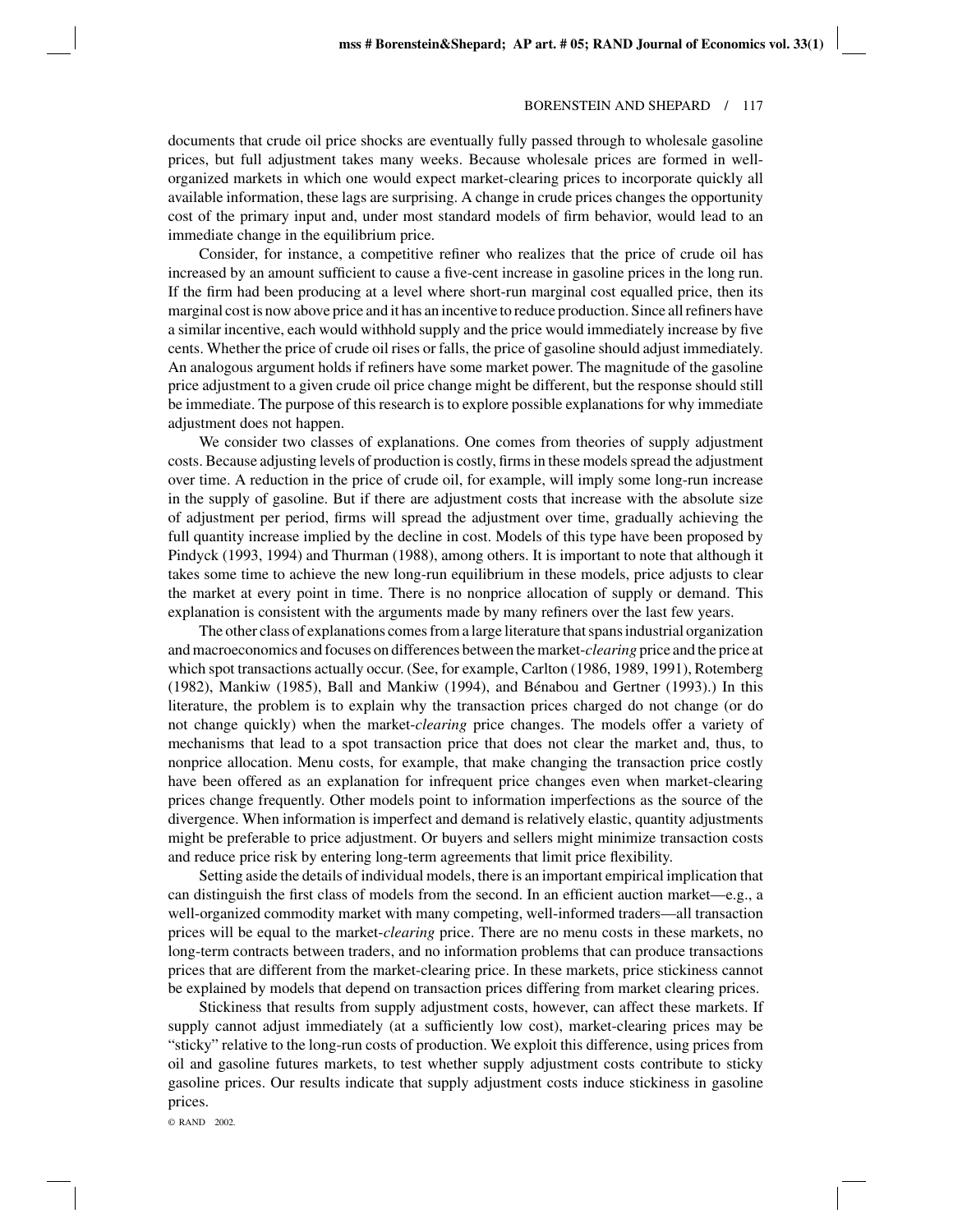The supply adjustment cost models that predict price stickiness also predict that the rate of price adjustment will typically be affected by variation in market power. The price adjustment rate in an imperfectly competitive industry to a given cost shock will differ from the adjustment rate of a competitive industry even if supply adjustment technology is held constant. Unfortunately, the supply adjustment cost models have no robust prediction about the direction of the difference. Without detailed information on the structure of demand and cost, these models cannot tell us whether a monopolist, for example, would adjust more or less quickly than a competitive firm. Nonetheless, if supply adjustment costs are an important determinant of price stickiness, we might expect to find some systematic relationship between market power and price adjustment speeds, *ceteris paribus*.

To explore this possibility, we use data on price adjustments in local wholesale gasoline markets. Arguably, the firms in these markets have similar adjustment technologies and face a similar demand structure. We find evidence consistent with faster price adjustment rates in markets that seem to be more competitive. This result suggests that there might also be some truth to the claim made by many politicians that market power causes slower price adjustment. But market power appears to slow both price decreases and price increases.

The structure of the article is as follows. In Section 2 we review the competing explanations for price stickiness, focusing on the different implications of supply adjustment cost models that predict sticky market-clearing prices and other models that predict a divergence between market-clearing prices and actual transaction prices. In Section 3 we develop and apply a test that distinguishes stickiness caused by supply adjustment costs from price stickiness from other sources. In Section 4 we turn to the relationship between price stickiness and market power. We conclude in Section 5.

## **2. Sticky wholesale gasoline prices**

 This research is motivated by the observation that wholesale gasoline prices respond slowly to crude oil price shocks. These wholesale prices—called "terminal" prices because they are for transactions occurring at the terminals where refiners sell gasoline to local wholesalers—are formed in well-organized, relatively frictionless markets. Buyers and sellers are well informed about price and quality. Prices are available online from private data firms, and the products' specifications are well established. The flow of sales is fairly continuous, and prices change frequently. The primary stochastic variable in production costs—the price of crude oil—is public knowledge and established in well-organized markets. Even so, it is well known in the industry and has been shown in prior empirical work that gasoline prices at terminals respond slowly to crude oil price shocks (see, for example, Borenstein, Cameron, and Gilbert (1997)).

Industry participants queried about lagged price adjustment typically cite the difficulty of making supply adjustments. It is well established in the economics literature that production adjustment costs can give rise to lagged adjustment of prices to input cost shocks. This can occur even when firms can carry inventories so long as it is costly to deviate from some otherwise preferred level of inventories. (See, for example, Pindyck (1994) and the references therein.) The Appendix sketches a typical supply adjustment cost model with inventories, but the basic results are quite straightforward and intuitive.<sup>1</sup> A crude oil price shock changes the marginal cost of production. A competitive firm that was in long-run equilibrium will want to adjust production until marginal cost is again equal to the price of gasoline. If marginal production adjustment costs increase in the level of production change, the firm will distribute the adjustment over time and full adjustment will be achieved with a lag. Period by period, the firm will equate the full marginal cost of output (which includes the marginal cost of adjustment) to the market price. If the firm can hold inventories, adjustment will be faster than it would otherwise be. If, however, there are costs of deviating from the otherwise optimal level of inventories, and such costs increase in

<sup>&</sup>lt;sup>1</sup> We refer to the combination of production adjustment costs and inventory costs as "supply adjustment costs," since both conditions are necessary to induce sticky prices.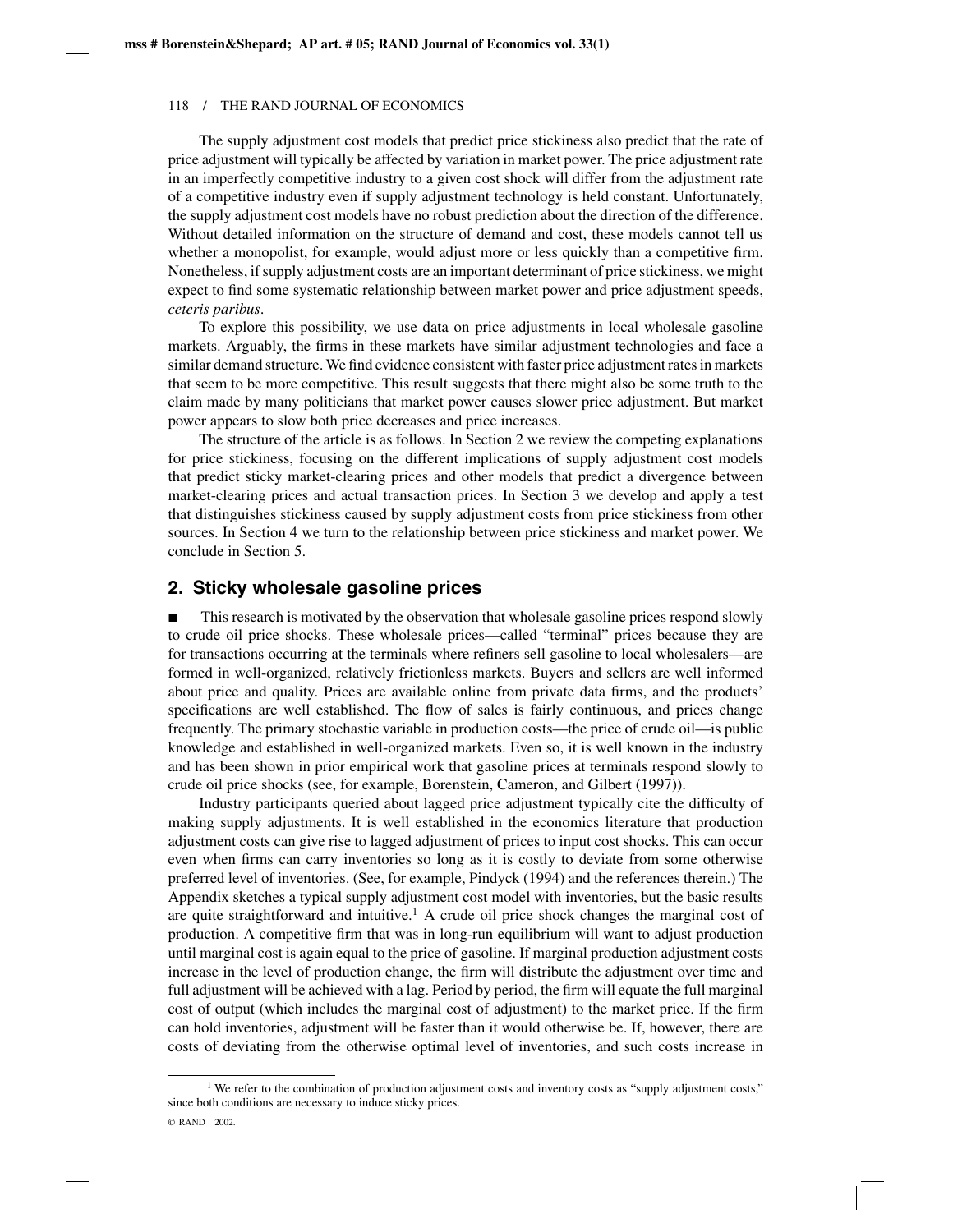the magnitude of the deviation, the ability to hold inventories will not lead to full, immediate adjustment.

If this explanation is to hold for lagged gasoline price responses, several things must be true. First, there must be significant production adjustment costs. In the gasoline industry, these costs are probably most significant at the refinery. Refinery production schedules are set by solving a complex algorithm that takes into account the (expected) demand for the various refined products and the (expected) cost of the crude oil input. Refineries operate most efficiently when the product and input mixes are constant. Adjusting output proportions and level is costly. As a result, although refinery output might be tweaked slightly when input prices change, refiners spread substantive adjustments over time, coordinating changes in response to unforeseen shocks with scheduled changes. The time it takes for an individual refiner to reach full adjustment depends on the flexibility of the individual refinery and the stage of its current production "run," as well as the magnitude of the change.

Production adjustment costs alone, however, are not enough to lead to lagged price adjustments when refiners hold inventory. At any point in time, refiners hold gasoline inventories equal to about 25 days of gasoline sales.<sup>2</sup> When the cost of oil rises, they can increase inventories to reduce the supply of gasoline offered on the market. When the price of oil falls, they can sell out of inventory. If there were no costs to increasing or decreasing the level of inventories held, inventory adjustments would lead to immediate price adjustment.

In reality, large changes in inventory are very costly. Inventory capacity imposes an upper bound on how much inventory can be increased. The distribution system for gasoline poses a lower bound on how much inventory can be reduced. For example, a large share of the gasoline sold in the United States is transported from the refinery to the local wholesale terminals through pipelines. These pipelines must be full of product to function. Furthermore, a refiner typically sells gasoline in substantially more locations than it has refineries. As an example, consider a firm with a single refinery on the Gulf Coast and sales throughout the eastern United States. To have product available for sale in, say, Newark, New Jersey next period, it must have product in transit to Newark this period. Depending on the weather and the demand for carrier services by other users, it can take anywhere from 14 to 22 days to ship gasoline via pipeline from the Gulf Coast to Newark (see National Petroleum Council, 1989). In each period, then, the refiner must have many days of supply in transit to Newark.

Within these bounds, there is an optimal inventory level that equates the marginal benefit and cost of holding inventory. In a long-run equilibrium with constant crude oil prices, the cost of carrying inventories would be just the cost of storage services plus the interest cost of forgoing sales this period. The benefit of carrying inventories (above the technical minimum required to maintain the system) is insurance against future stockouts. Refiners selling branded gasoline have a network of wholesalers and retailers committed to carrying the branded product. A refiner unable to supply its distribution network will lose dealers or face a higher cost of maintaining the network. The marginal benefit of carrying inventories minus the marginal storage cost is called the "net marginal convenience yield" (or NMCY) in the adjustment cost literature. NMCY is generally declining in the quantity of inventories. In a long-run steady state, the firm will equate the marginal cost and benefit of inventory so that  $NMCY = 0$ .

Now, consider what happens to competitive refiners when the cost of crude oil increases.<sup>3</sup> In aggregate, refiners reduce production but will not adjust output to the new equilibrium levels immediately because adjusting production is costly. If firms do not adjust their inventory levels, it is clear that output prices in the future (when production has fully adjusted) will be higher than current prices. Expected price changes introduce an additional cost or benefit to holding

<sup>&</sup>lt;sup>2</sup> For our sample period, U.S. inventories held by refiners (called "primary inventories") are estimated to average a bit more than 200 million barrels, and daily sales averaged 8 million barrels per day.

 $3$  We assume here and in the model sketched in the Appendix that the crude oil prices follow a random walk. This is consistent with our empirical model in which we estimate the impact of the nontransitory component of crude oil price changes. See the Appendix for additional discussion.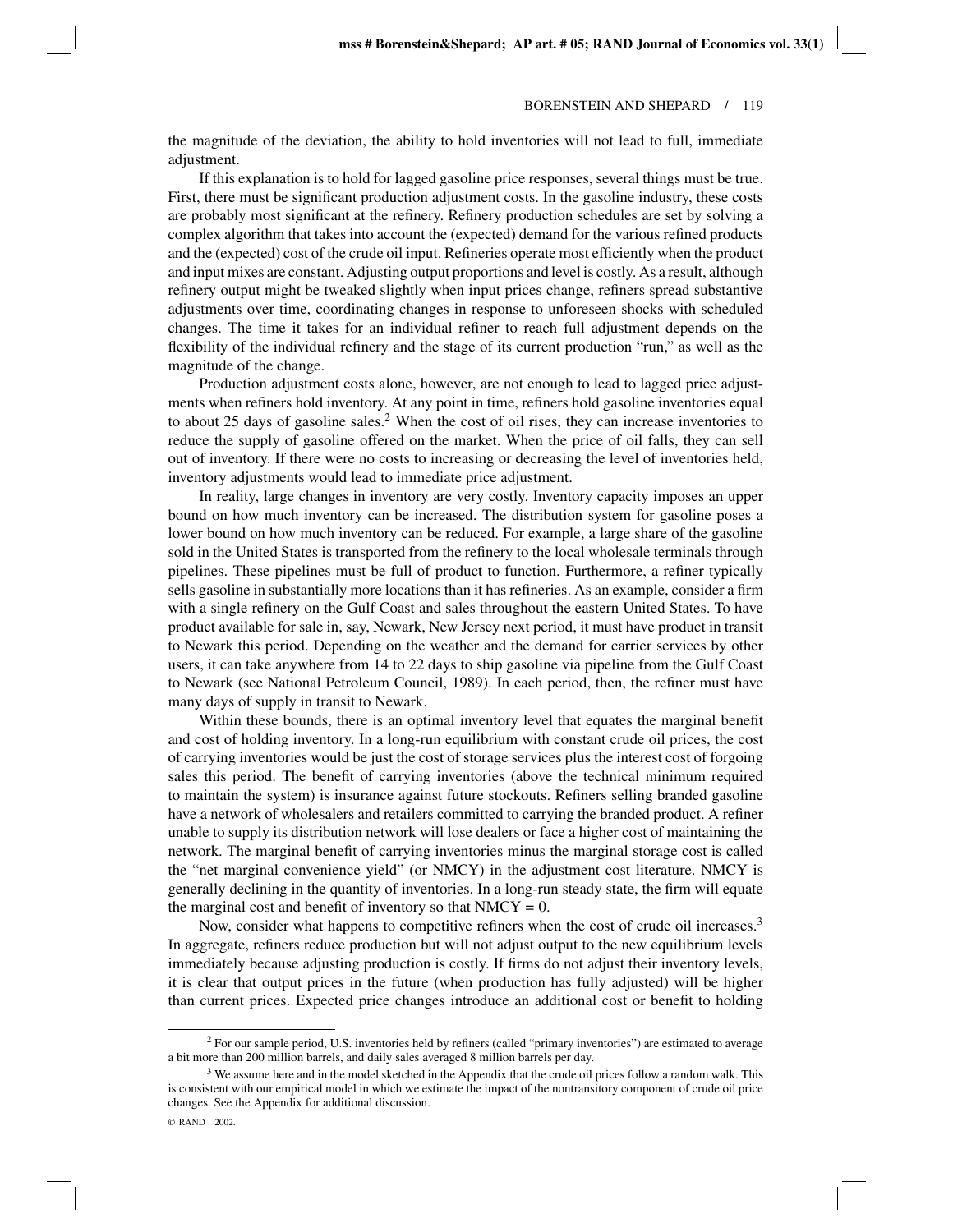inventory. If prices will be higher in the future, the firm has an incentive to shift sales from the current period to the future by increasing inventory levels. As inventories rise, NMCY declines. Period by period, the firm will adjust inventories so that NMCY equals the expected change in price (NMCY =  $P_t - E[P_{t+1}].$ 

Two characteristics of the price adjustment path are worth emphasizing. First, prices change each period. Prices are sticky in the sense that they do not adjust *completely* when the cost shock is realized. This pattern is distinct from the typical menu cost story that attributes stickiness to the cost of changing prices. In those models, the firms change price less frequently than costs change. Second, in adjustment cost models, supply always equals demand. In other models of sticky prices, there is excess demand or supply at the spot transaction price. Put differently, in the supply adjustment cost models, the spot transaction price and the market-clearing price are equal throughout the adjustment process. In other models, the spot transaction price will generally deviate from the market-clearing price. We will exploit this difference to construct a test of the hypothesis that supply adjustment costs lead to sticky gasoline prices.

# **3. Testing for supply adjustment cost effects**

 The most obvious way to test for supply adjustment cost effects is to examine the behavior of inventories and output as cost shocks are realized. Unfortunately, in our setting, this approach is infeasible because reliable and comprehensive data on output and inventories do not exist. <sup>4</sup> Given this constraint, we turn to a test that is based on how market-clearing prices adjust. As we argue above, supply adjustment costs models predict that the market-clearing price will adjust slowly to cost shocks. Other explanations of sticky transaction prices predict that the transaction prices will adjust slowly (or infrequently), but the market-clearing price will adjust immediately and fully. If the market-*clearing* price is sticky it is because supply is sticky due to supply adjustment costs. We can therefore distinguish stickiness caused by supply adjustment costs from price stickiness caused by other factors by testing for stickiness in market-clearing prices. We do this by studying the response of the price of gasoline futures contracts to changes in the price of the futures contracts for crude oil.

U.S. futures markets for oil and gasoline are widely recognized to be quite efficient, with thousands of traders able to exploit even extremely small arbitrage opportunities. Prices change many times within each trading day, so stickiness in transaction price is not a significant factor, and trades are anonymous, so long-term relationships between buyers and sellers are irrelevant. With so little friction in the market mechanism, only stickiness in the market-clearing price can lead to stickiness in futures prices.

Menu costs, long-term relationships between buyers and sellers, or anything else that affects transaction prices but not the market-clearing price will have no effect on futures prices. Suppose, for example, that there were no supply adjustment costs and all spot sales of wholesale gasoline were governed by contracts requiring refiners to adjust wholesale gasoline prices slowly. If the price of crude oil were to decline, refiners' marginal cost would be below the transaction price. Without supply adjustment costs, they would immediately increase their output. Because contracts prevent the transaction price from adjusting immediately, there would be excess supply if there were no futures market. The futures market, however, will absorb the excess supply. Refiners will sell futures contracts and the price of these contracts will fall to the market-clearing price. The price of the futures contract will respond immediately and completely to the cost shock.

When supply adjustment costs are the source of stickiness in the transaction price, however, the price of futures contracts can also be "sticky." To be concrete, consider the futures contract for delivery of unleaded regular gasoline to the New York harbor during July. That contract is generally traded beginning about one year before the delivery date (during our sample period),

<sup>4</sup> Inventory data are available only for "primary" storage, which includes only gasoline prior to sale at the terminal. We have been told that the exclusion of secondary and tertiary storage makes the information on week-to-week inventory changes quite noisy. Data on production are also noisy for short-term changes.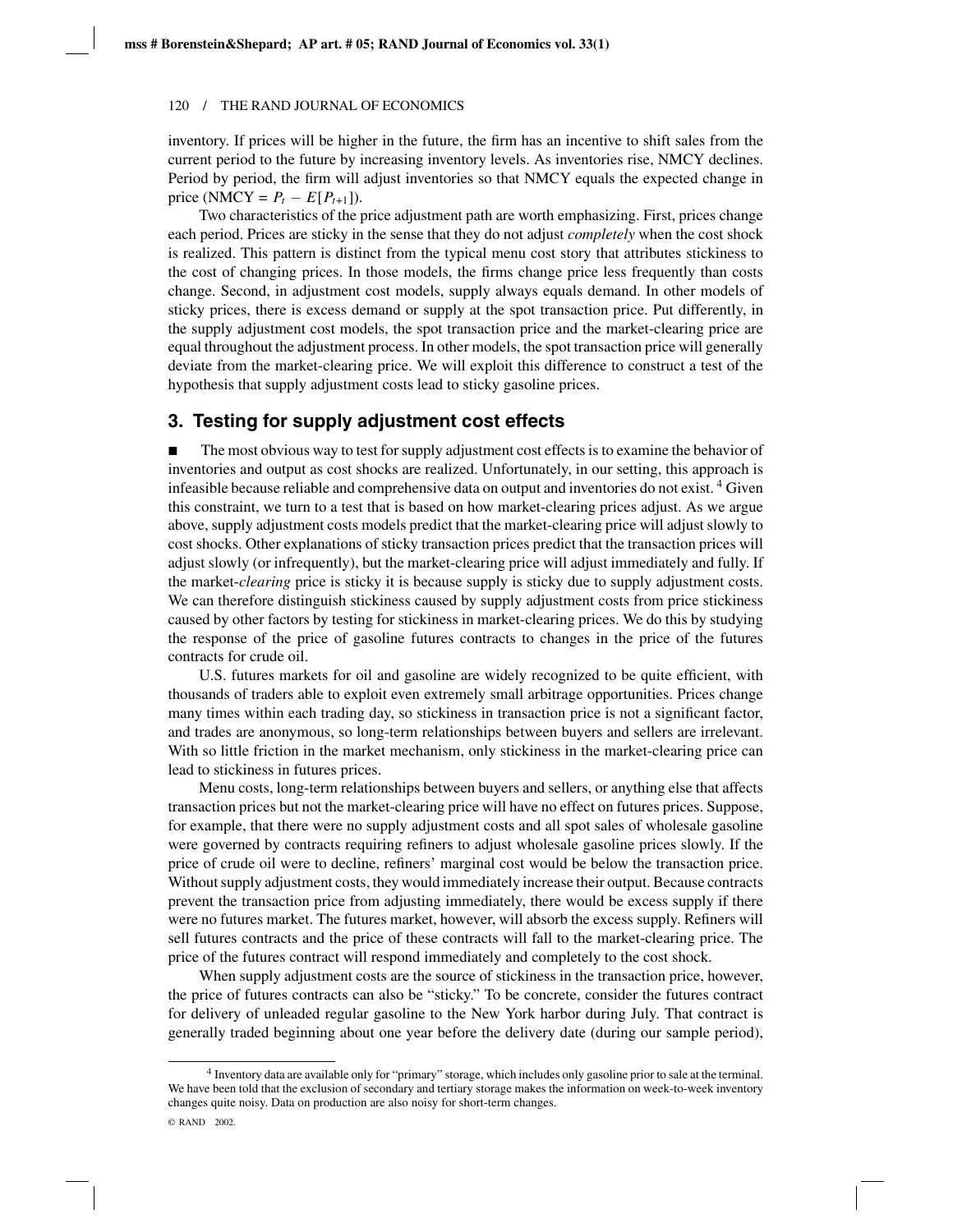as is the contract for July crude oil. Toward the end of June, traders close out their positions in both contracts. Now consider a shock to the price of the July crude oil contract occuring in May or earlier. Whatever gasoline production and inventory adjustments were necessary to reach the new long-run equilibrium could be implemented by July. As a result, the price of the July gasoline contract would adjust fully and rapidly (within a day or two) to the shock. But now consider a shock occurring in June. If supply adjustment costs exist, it may not be optimal for the refiners to complete the necessary adjustments by the contract delivery date. In that case, the price of the July gasoline contract will still adjust immediately (otherwise, weak-form market efficiency would be violated), but it will adjust *incompletely* to the change in the price of the July crude oil contract. The adjustment will be immediate because there is nothing constraining the response of the futures price. The response will not incorporate the full, long-term impact of the cost shock because the anticipated market-clearing price for July will not incorporate the full impact.

In summary, stickiness in the supply response of refiners to cost shocks can lead to incomplete adjustment of the price of gasoline futures contracts to changes in crude oil futures contracts. The other sources of price stickiness commonly suggested in the literature are not present in these futures markets. If we find incomplete adjustment in near-expiration futures prices, the most compelling explanation is supply adjustment costs. Our hypothesis, then, is that the price of gasoline futures contracts will respond incompletely to price changes for contemporaneous crude oil contracts when these contracts are near their expiration dates.

To test this hypothesis, we use a dataset of New York Mercantile Exchange (NYMEX) prices for futures contracts for New York harbor delivery of light sweet crude oil and unleaded regular gasoline. The dataset consists of daily prices for 110 contracts with a delivery month between December 1985 and January 1995, and it includes nearly 21,000 observations. The estimation is based on a simple lagged adjustment model. The dependent variable is the daily change (from the close on trading day  $t - 1$  to the close on trading day  $t$ ) in the price of the gasoline contract for a given month, e.g., the change between May 3, 1991 and May 4, 1991 in the price of the January 1992 gasoline futures contract. The independent variables are the change in the price of the same month's crude oil contract on the same trading day and on the two prior trading days.<sup>5</sup> Changes over the preceding trading days are included to capture any lagged response that might occur if, for example, the change in the crude oil contract price occurs very late in the trading day. In that case, the corresponding change in the gasoline futures contract may not be completed on the same trading day.<sup>6</sup>

The estimating equation is

$$
\Delta GAS_{s,t} = \beta_0 + \beta_1 \Delta CRUDE_{s,t} + \beta_2 \Delta CRUDE_{s,t-1} + \beta_3 \Delta CRUDE_{s,t-2}
$$
  
+  $D * (\gamma_1 \Delta CRUDE_{s,t} + \gamma_2 \Delta CRUDE_{s,t-1} + \gamma_3 \Delta CRUDE_{s,t-2}) + \varepsilon_{s,t},$  (1)

where *s* indexes the month of delivery specified in the contract, *t* indexes the trading day observed,  $\Delta GAS_{s,t} = GAS_{s,t} - GAS_{s,t-1}$ ,  $\Delta CRUDE_{s,t} = CRUDE_{s,t} - CRUDE_{s,t-1}$ , and *D* is a dummy variable that equals one when trades occur in the last month before contract expiration. We hypothesize complete adjustment for shocks that occur prior to the last month before contract e xpiration. For these shocks, the sum of the coefficients on crude contract price changes (i.e.,  $\sum_{j=1}^3 \beta_j$ ) is the estimated long-run passthrough rate. The sum of the  $\gamma$  coefficients is an estimate of the reduction in responsiveness that occurs for shocks that occur in the last month of contract trading. More precisely, because crude oil contracts stop trading on about the 22nd day of the month prior to delivery, this sum is the offset that applies to shocks occurring during the last 22

<sup>5</sup> Over this period, the average per-gallon price of gasoline on the futures market was about 55 cents with a mimimum of 31 cents and a maximum of \$1.01. The average per-gallon price of crude oil on the futures market was about 46 cents, with a minimum of 25 cents and a maximum of 96 cents. The average absolute daily price change per gallon for both crude and gasoline contracts was about .5 cents.

<sup>6</sup> Only two lags are included because with lags up to six days, none of the coefficients on lags 3 through 6 was significant and lags 3 through 6 were not jointly significant.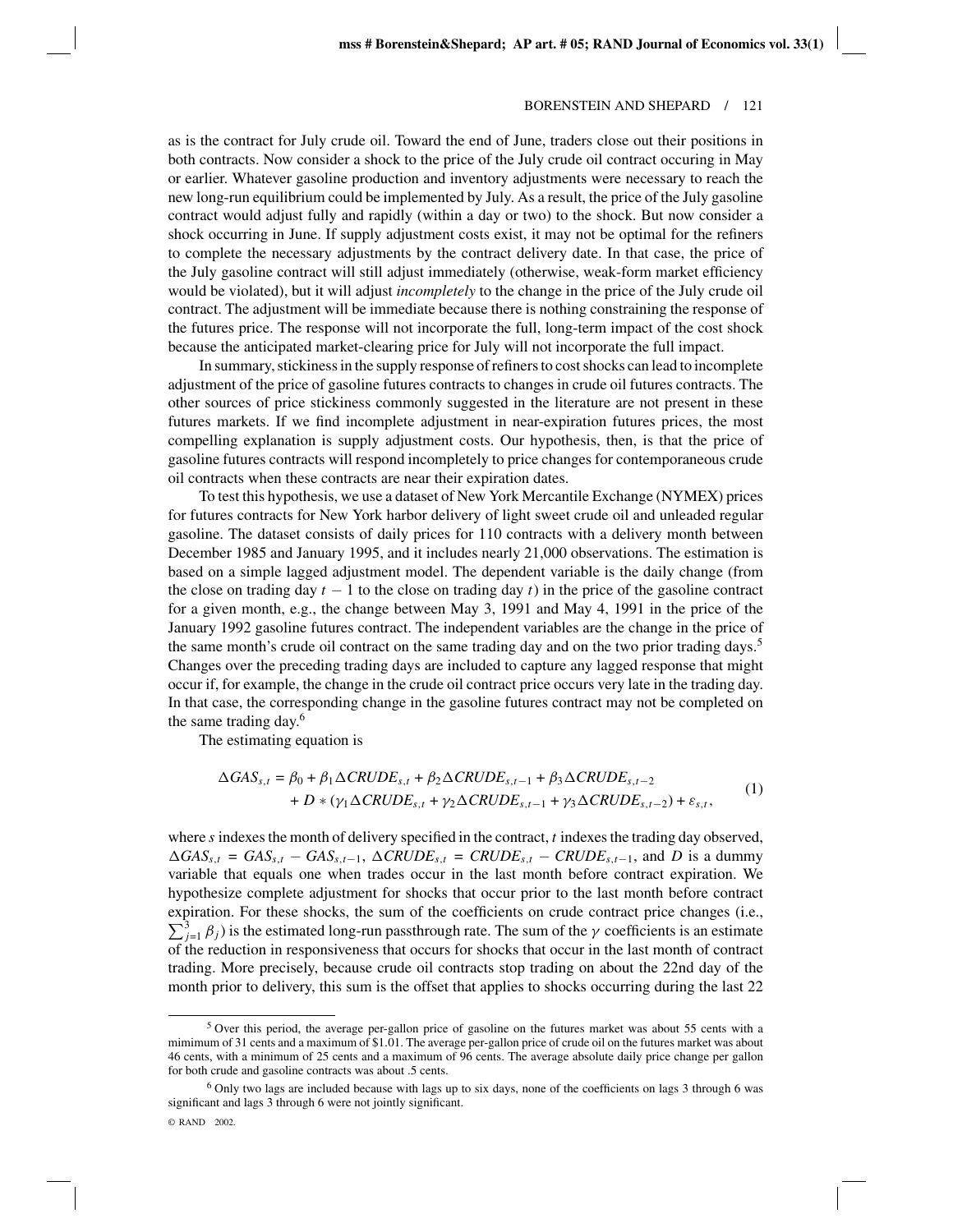calendar days before the crude contract stops trading. Our hypothesis is that the sum of these coefficients is negative. Because supply adjustment costs imply that adjustments will be less complete for shocks that occur later in the last month, we also estimate (1) setting  $D = 1$  only for observations after the 10th day of the last month the contract is traded. We hypothesize that the sum of these coefficients is negative and larger in absolute value than the sum of the coefficients for the last 22 calendar days.

Two econometric issues arise in estimating (1). First, crude oil prices might be endogenous. It is possible that demand shocks in the United States, for example, could affect NYMEX futures prices for gasoline and create short-run excess demand or supply in U.S. crude oil markets that affect the NYMEX futures price of crude oil.<sup>7</sup> To test and correct for endogeneity, we estimate (1) by two-stage least squares. The instruments we use are changes in spot crude oil prices in England<sup>8</sup> and the change in the six-month-ahead futures price of crude oil on the NYMEX.<sup>9</sup> These instruments should be immune to transitory, North American demand shocks. They will also remove the effects of transitory, local shocks to crude oil supply. Transitory shocks—unlike the permanent shocks that are the focus of our analysis—might not be fully incorporated into the price of gasoline even in the absence of adjustment costs. In contrast, decision makers would expect the crude oil price shocks incorporated in these instruments to last at least many months, long enough to be fully incorporated into the price of gasoline.

The second econometric issue arises from the distribution of the error term. The reported standard errors have been adjusted for heteroskedasticity using White's method. There is also possible correlation of residuals of different contracts on the same trading day, e.g., the observation of the July 1993 contract on April 18, 1993 and the observation of the June 1993 contract on April 18, 1993 are likely to have correlated errors. We have used Huber's adjustment for group correlation to correct the standard errors for this possible bias. We find that we cannot reject nonstationarity of these series, consistent with weak-form market efficiency in these futures contract markets, but we find that the series are cointegrated.<sup>10</sup>

The results from estimating equation (1), reported in Table 1, support the supply adjustment cost hypothesis. The first two columns report estimates when we allow different coefficients for crude price changes in the last month before delivery, and the last two columns report the estimates when we allow different coefficients for about the last ten calendar days.

Focusing on the 2SLS estimation, the results indicate that the price of the futures contract for a given month goes up by about 1.18 cents (the sum of the coefficients in the first three rows) for every one cent that the crude price goes up when the crude change occurs *prior* to the last month the contract is traded. The same one-cent change in crude price that occurs in the last trading month has an effect that is about .16 cents smaller (the sum of the coefficients on the  $D \cdot \Delta CRUDE$ variables). The difference is statistically significant at the 2% level. When we allow for different adjustment to changes that occur after the 10th day of the last trading month, the adjustment is even less complete, as the theory predicts. The 2SLS estimates imply that a one-cent change in crude prices in the last ten trading days has a .22-cent smaller effect on gasoline prices than changes occurring earlier in the contract life, which is statistically different from zero at the 1%  $level.<sup>11</sup>$ 

Earlier work has indicated that the speed of response may be asymmetric: decreases in crude prices may be passed along more slowly to downstream price than are increases. If this

<sup>7</sup> Endogeneity is suggested by occasional reports in the press that movements in the nearest gasoline futures contract affect the associated crude oil contract.

<sup>8</sup> These are the same-day spot prices for Brent and North Sea Forties crude oil.

<sup>&</sup>lt;sup>9</sup> A Hausman test using these instruments confirms the endogeneity.

<sup>&</sup>lt;sup>10</sup> An augmented Dickey-Fuller test of the crude oil (gasoline) futures price series gives a test statistic of  $-1.75$ (−2.20), well below (in absolute value) the 95% critical value of −3.66 for rejecting a unit root. The Dickey-Fuller test for stationarity of the residual in the cointegrating regression is −4.19, exceeding (in absolute value) the 95% critical value of  $-2.23$ .

 $11$  The effect in the last 10 days, however, is statistically different from the earlier part of the last trading month, with a *p*-value of only .13.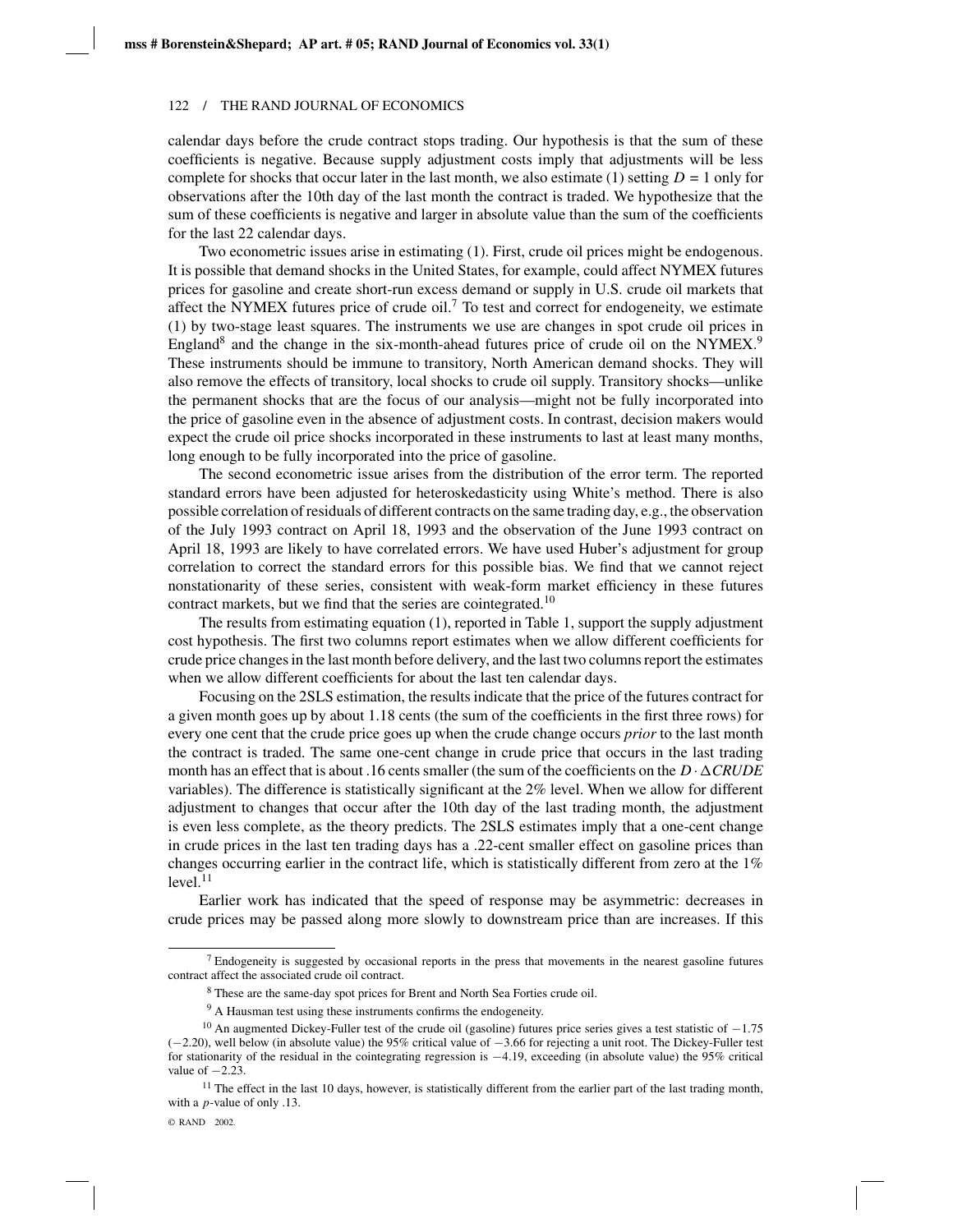|                                    | Different Adjustment in<br><b>Last Trading Month</b> |          | Different Adjustment in<br>Last 10 Days |          |  |
|------------------------------------|------------------------------------------------------|----------|-----------------------------------------|----------|--|
|                                    | <b>OLS</b>                                           | 2SLS     | <b>OLS</b>                              | 2SLS     |  |
| $\triangle$ CRUDE <sub>s.t</sub>   | $+.991$                                              | $+1.034$ | +.989                                   | $+1.031$ |  |
|                                    | (.021)                                               | (.024)   | (.020)                                  | (.023)   |  |
| $\triangle$ CRUDE <sub>s.t-1</sub> | $+.092$                                              | $+.097$  | $+.089$                                 | $+.095$  |  |
|                                    | (.024)                                               | (.023)   | (.022)                                  | (.022)   |  |
| $\triangle$ CRUDE <sub>s.t-2</sub> | $+.045$                                              | $+.044$  | $+.045$                                 | $+.045$  |  |
|                                    | (.017)                                               | (.018)   | (.017)                                  | (.018)   |  |
| $D \cdot \Delta CRUDE_{s,t}$       | $-.101$                                              | $-.100$  | $-.154$                                 | $-.147$  |  |
|                                    | (.029)                                               | (.038)   | (.026)                                  | (.034)   |  |
| $D \cdot \Delta CRUDE_{s,t-1}$     | $-.072$                                              | $-.066$  | $-.095$                                 | $-.084$  |  |
|                                    | (.032)                                               | (.031)   | (.035)                                  | (.041)   |  |
| $D \cdot \Delta CRUDE_{s,t-2}$     | $+.008$                                              | $+.011$  | $+.017$                                 | $+.016$  |  |
|                                    | (.022)                                               | (.023)   | (.027)                                  | (.032)   |  |
| <b>CONSTANT</b>                    | $+.000$                                              | $+.000$  | $+.000$                                 | $+.000$  |  |
|                                    | (.000)                                               | (.000)   | (.000)                                  | (.000)   |  |
| <b>Observations</b>                | 20,879                                               | 20,879   | 20,879                                  | 20,879   |  |
| $R^2$                              | .78                                                  |          | .78                                     |          |  |
| Durbin-Watson                      | 2.08                                                 | 2.07     | 2.08                                    | 2.07     |  |

| TABLE 1 | <b>Adjustment of Gasoline to Crude Oil</b>   |
|---------|----------------------------------------------|
|         | <b>Futures Prices (Dependent Variable:</b>   |
|         | $\Delta GAS_{s,t} = GAS_{s,t} - GAS_{s,t-1}$ |

Standard errors are corrected for heteroskedasticity and correlation among errors of different contracts on the same day.

phenomenon also exists in the commodity markets, it would manifest as less complete adjustment to decreases than to increases when the gasoline contract is near expiration. We tested for asymmetry by allowing the adjustments to crude price changes occurring near the contract expiration to differ for crude price increases and decreases. The magnitudes of the parameter estimates (not reported) suggest less complete adjustment for crude contract price decreases than for increases, but the difference was never statistically significant.

# **4. Lagged price adjustment and market power**

 If supply adjustment costs create price stickiness, we would expect the price adjustment rate to be affected by market power. There are several price adjustment cost models that predict response rates will depend on the level of competition in the market. To illustrate this point, we can think about the different optimization problems facing a monopolist and a competitive firm, holding supply adjustment costs and market size constant.<sup>12</sup> A competitive firm is concerned about the expected change in price as the adjustment occurs. It will equate the expected price change to its NMCY and to the change in its marginal cost of production (including the marginal adjustment cost). A monopolist is concerned about the change in marginal revenue and will equate the expected change in marginal revenue to its NMCY and to the change in its marginal cost of

<sup>&</sup>lt;sup>12</sup> We discuss the monopolist's optimization problem in somewhat more detail in the Appendix. © RAND 2002.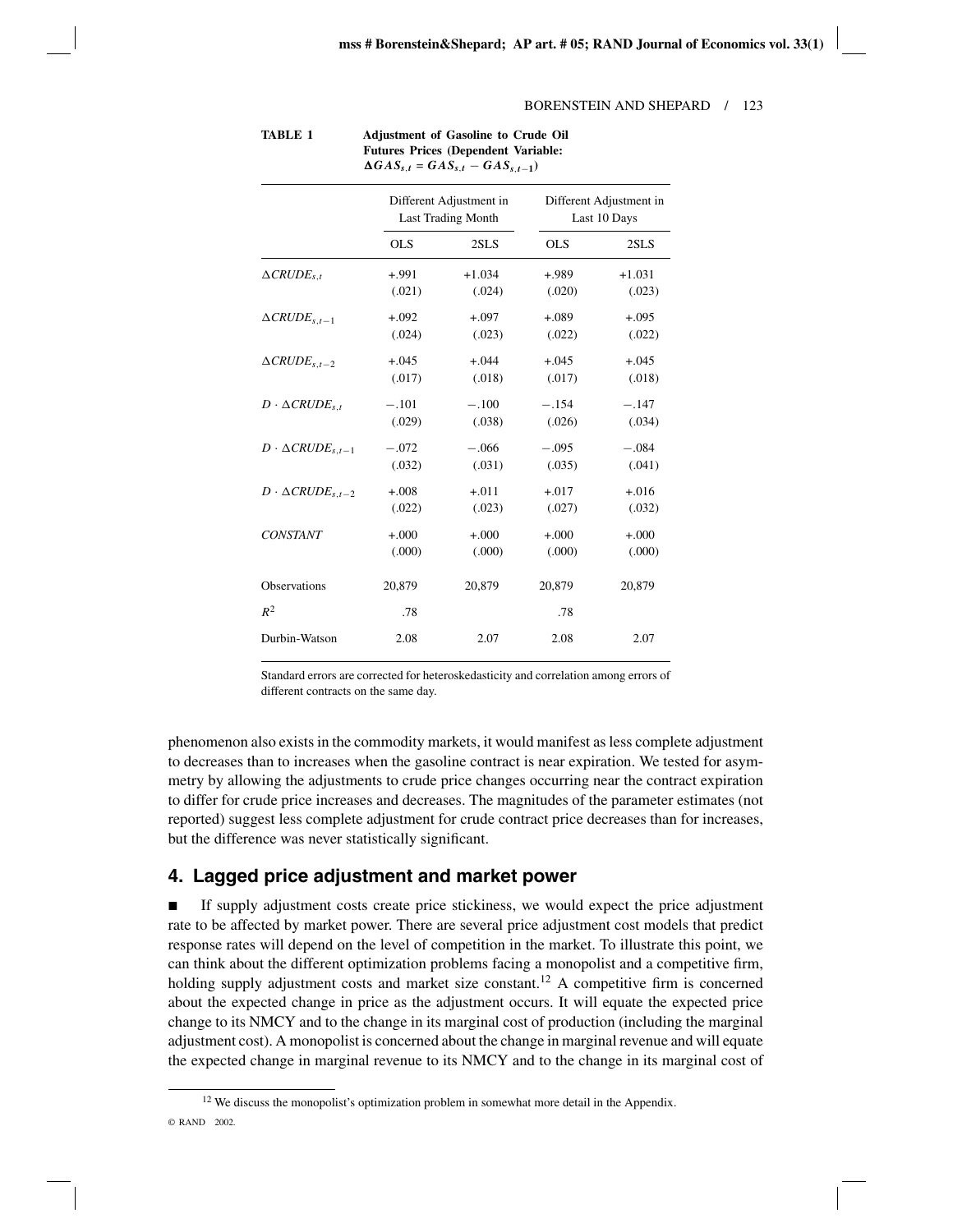production. Because marginal revenue will not be equal to price for a monopolist, the adjustment rates will not be the same.

While supply adjustment cost models predict that adjustment speeds will differ between competitive and monopoly firms, they do not provide robust predictions about where prices will adjust more quickly. Instead, adjustment rate differences will be affected not just by market power but by cost and demand as well. For example, all else constant, a monopolist facing a linear demand curve will adjust price less quickly than would a competitive market, but a monopolist facing a constant-elasticity demand curve will adjust price more quickly. The reason is that when demand is linear, the marginal revenue curve is steeper than the demand curve, but in the constant-elasticity case the marginal revenue curve is less steep than the demand curve. More generally, the effect of market power on price adjustment rates is sensitive to demand structure, functional-form assumptions on adjustment costs, and the way competition is modelled. (See, for example, Worthington (1989), Ginsburgh and Michel (1988), and Bedrossian and Moschos  $(1988)$ .)<sup>13</sup> While adjustment cost theory does not provide much guidance on the direction of the relationship, it does suggest that market power could affect adjustment rates.

Note that evidence of a link between market power and price adjustment rates—unlike the evidence on incomplete futures price adjustments—cannot be used to distinguish the effect of supply adjustment costs from the effect of other frictions. We discuss frictions from menu costs and long-term relationships after presenting our results. Before proceeding, however, we want to acknowledge that nonprice allocation mechanisms might be important in these markets. There is a long tradition in the industrial organization literature positing that market power will affect the rate of price adjustment in ways that are unrelated to the mechanisms emphasized in the supply adjustment cost literature. Beginning with Stigler and Kindahl (1970) and Carlton (1979), industrial organization economists have searched empirically for a link between market power and price adjustment rates. While the theoretical underpinning for the conjectured link is sometimes not well specified, there has been a widespread acceptance that there might well be a connection between market power and price adjustment patterns that is sustained by more than supply adjustment costs. One interpretation of our work in this section of the article is as an empirical contribution to that literature.

To explore the relationship between lagged responses to cost shocks and market power, we turn to data on wholesale gasoline prices in local markets. There are approximately 370 terminals in the United States where refiners sell gasoline to resellers. Each terminal serves a local geographic area determined by the economics of trucking gasoline from the terminal to gasoline stations. Sales at the terminal are made to independent wholesalers who deliver and resell the product to gasoline stations. A wholesaler may store some portion of its purchases in its holding tanks prior to resale. The number of refiners supplying product to a given terminal ranges from as few as 4 to more than 20. Some are major brand refiners—such as Shell, Chevron, or Exxon—while others are less well-known refiners with little or no retail presence—such as Crown or Hill. The product of the less well-known refiners is sold to consumers through "unbranded" service stations, i.e., stations not carrying a major brand name. A major refiner may sell unbranded as well as branded gasoline at the terminal, e.g., Chevron might sell both "Chevron" gas to be sold at Chevron stations and unbranded gasoline that can be sold through any unbranded station.<sup>14</sup> Refiners who sell at the terminal post a "terminal" price for wholesale transactions. If a refiner sells both branded and unbranded product, it will post a price for each.15

We describe our empirical model and the data we use in some detail below, but our basic approach is to regress estimated adjustment rates on indicators of market power at the terminal

<sup>&</sup>lt;sup>13</sup> A referee has also pointed out that the relationship between adjustment speed and market structure might be nonmonotonic, an issue we address in the empirical work.

<sup>&</sup>lt;sup>14</sup> Branded gasoline contains the additive package associated with the brand. Unbranded gasoline need not, and often does not, contain the same additive package.

<sup>&</sup>lt;sup>15</sup> Refiners supply some gasoline stations directly. Transactions between refiners and the retail outlets they directly supply occur at a "dealer tankwagon" price that includes a delivery charge. Similarly, wholesalers charge the stations they serve a delivered price that is the terminal price plus some markup. There are no reliable data on delivered prices.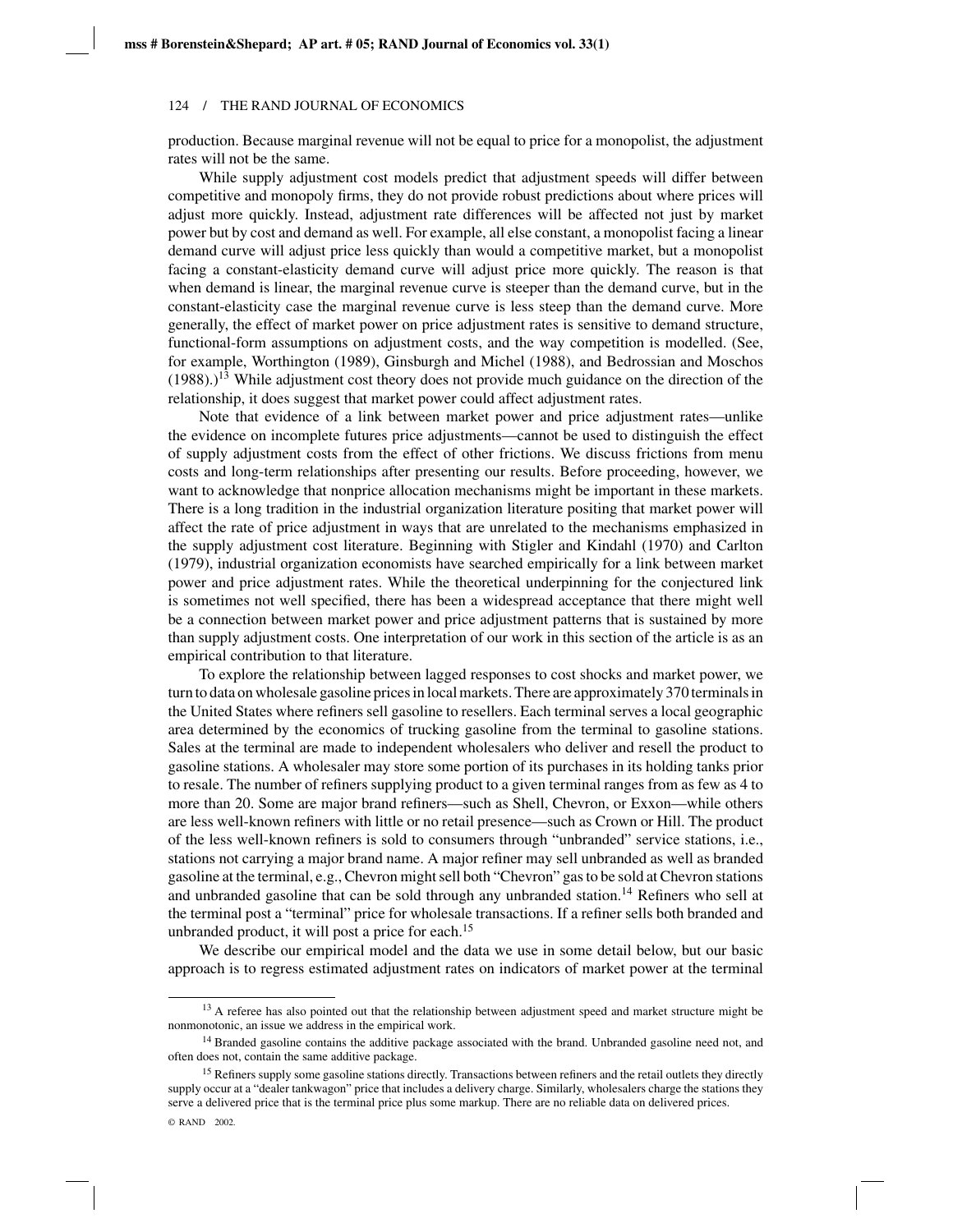level. The first step is to produce estimated adjustment rates for each terminal. With these in hand, we implement two tests for a relationship between market power and adjustment rates. First, we test for a systematic relationship across terminals between the adjustment rate and proxies for the price-cost margin at the terminal. If we find evidence that adjustment rates are negatively (positively) correlated with our measure of price-cost margin, we will conclude that greater market power leads to slower (faster) adjustment.

Second, we compare the adjustment rates of branded and unbranded gasoline at the same terminal. We expect demand for branded gasoline to be less elastic than demand for unbranded gasoline. Because the product sold at unbranded stations is not identified with an individual refiner, wholesalers are free to purchase unbranded gasoline from any seller of unbranded product. In addition, end-use consumers of unbranded product are probably more prone to switching stations in response to price differences. The greater the difference in market power between branded and unbranded sellers, the greater the difference we expect to see in the price adjustment paths. To test this prediction, we regress the difference in price adjustment rates on the branded-unbranded price-cost margin *difference* for each terminal.

For both tests, we begin by estimating the adjustment speed of branded and unbranded wholesale prices, terminal by terminal. Descriptive statistics on the variables used in the analysis appear in Table 2. The terminal price data are the average prices for 87 octane, unleaded gasoline on each Friday at the given terminal. The data include separate averages for branded and unbranded product.<sup>16</sup> We match these price observations to the Friday Gulf Coast spot price for West Texas Intermediate (WTI) crude oil.<sup>17</sup> The dataset contains weekly observations for the period January 1, 1986 through November 20, 1992 at 188 terminals. We restrict the estimation to terminals located in petroleum administration defense districts (PADDs) I, II, and III, which include all areas of the continental United States east of the Rocky Mountains.<sup>18</sup> These PADDs are most clearly in the same crude and gasoline distribution system.<sup>19</sup> The economic isolation of gasoline and crude markets for PADDs IV and V and the integration of PADDs I, II, and III suggested by the physical distribution systems have been confirmed empirically by Slade (1986). We include only terminals for which we have at least 200 usable observations, i.e., with sufficient lagged price information to include the observation in the data.

We detrend and deseasonalize the price data to remove the effects of inflation and any seasonal pattern. We remove these effects from the crude series by regressing weekly crude prices on time and 52 weekly seasonal effects. These effects are removed from terminal prices by regressing weekly terminal prices on time and 52 seasonal effects on a city-by-city basis to allow for different seasonal patterns across terminals. There is a marked seasonal pattern in the demand for refined petroleum products that is reflected in gasoline prices.<sup>20</sup> Detrending and deseasonalizing the data are consistent with assuming that prices fully and immediately adjust to these effects. The results are very similar to those reported if the data are not detrended or deseasonalized, though there are small declines in the significance levels of some estimates. $2<sup>1</sup>$ 

<sup>&</sup>lt;sup>16</sup> The terminal price data used here are collected and reported by Lundberg Survey, Inc. The branded (unbranded) average is the simple average of all branded (unbranded) terminal prices on Friday.

<sup>&</sup>lt;sup>17</sup> The spot price of West Texas Intermediate (and the prices of other crudes used as instruments) is constructed from a survey of traders conducted daily by the *Dow Jones International Petroleum Report*.

<sup>&</sup>lt;sup>18</sup> PADDs I, II, and III are closely linked by major pipelines and water transportation for both crude and gasoline products.

<sup>&</sup>lt;sup>19</sup> PADD V, the West Coast, refines primarily Alaska North Slope crude oil and does not trade significant quantities of gasoline with other PADDs. PADD IV (Colorado, Idaho, Montana, Utah, and Wyoming) has no significant pipeline links and is largely self-sufficient.

<sup>&</sup>lt;sup>20</sup> Gasoline demand is higher in periods of higher leisure travel, summer for most cities. Heating oil is in higher demand in the winter months. Since gasoline and heating oil are joint products of the refining process, the interaction of the demand cycles causes seasonal patterns in inventories and prices for both products.

 $21$  This robustness isn't surprising, since the right-hand-side variables, crude oil prices, have no significant seasonal pattern, and the time trend reflects only the difference between the beginning and ending price and so is unlikely to affect estimates of short-run price adjustment.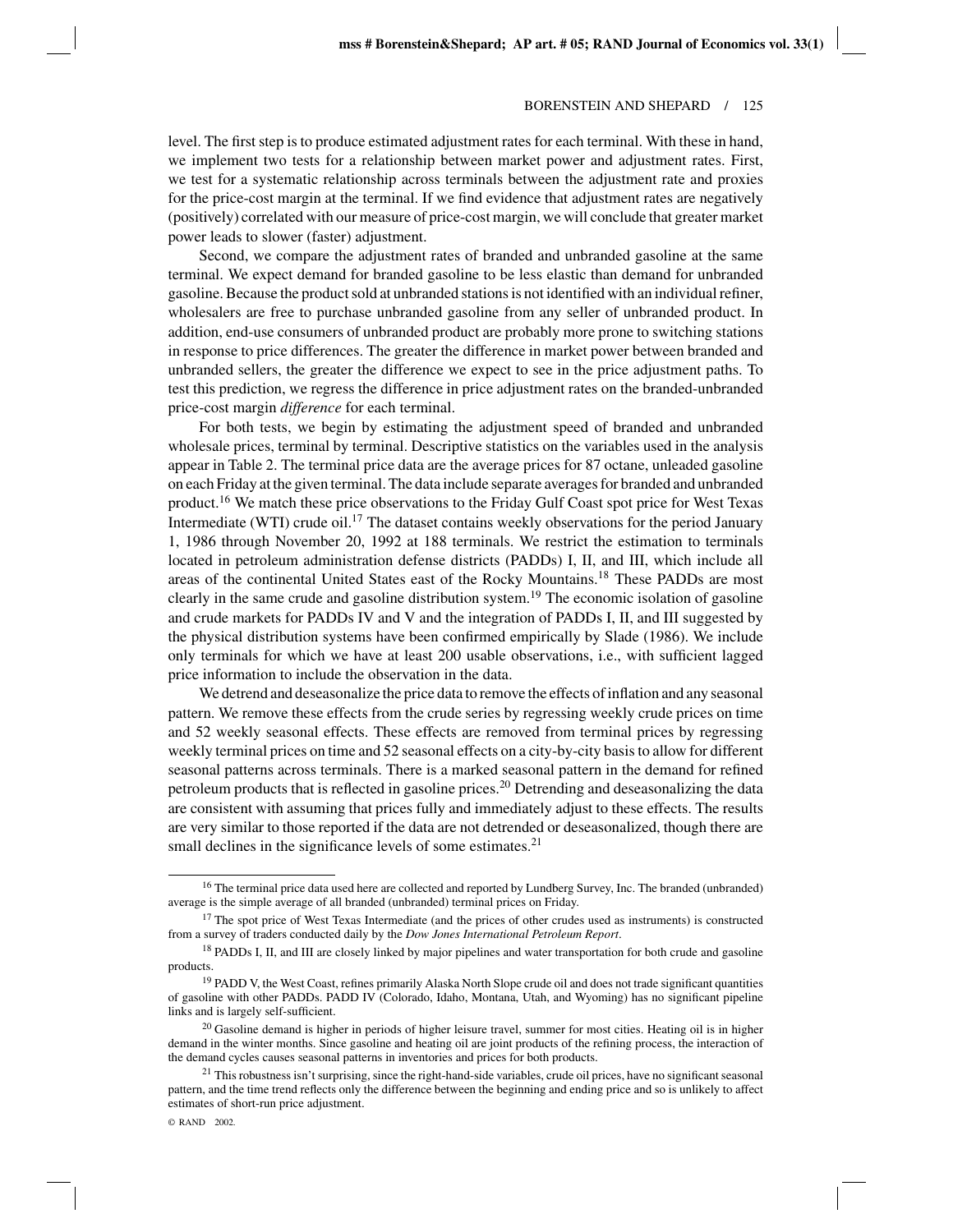|                                                 |        | Standard         |          |         |
|-------------------------------------------------|--------|------------------|----------|---------|
| Variable                                        | Mean   | <b>Deviation</b> | Minimum  | Maximum |
| Branded terminal price $(\frac{\phi}{g}$ allon) | 62.35  | 11.04            | 34.40    | 106.28  |
| Unbranded terminal price $(\phi/gallon)$        | 61.39  | 11.33            | 33.55    | 116.46  |
| Crude oil price $(\phi/gallon)$                 | 46.94  | 10.23            | 25.83    | 96.19   |
| Weekly change in branded $(\phi/gallon)$        | $-.04$ | 2.32             | $-21.03$ | 15.50   |
| Weekly change in unbranded $(\phi/gallon)$      | $-.04$ | 2.54             | $-18.00$ | 26.00   |
| Weekly change in crude $(\phi/gallon)$          | $-.02$ | 3.07             | $-15.47$ | 11.55   |

**TABLE 2 Descriptive Statistics for Estimating Terminal Price Adjustment Rates (68,320 observations)**

There are many econometric approaches to estimating response lags, and our estimates suggest that the basic findings are robust to the technique employed. We report the results from two models: a partial-adjustment model (PAM) and a vector autoregression (VAR) model.<sup>22</sup> A partialadjustment model is attractive because it generates a single parameter estimate of the adjustment rate. The structure imposed by the model also tends to yield reasonably precise estimates. However, the structure constrains price adjustments to be of equal proportions in all adjustment periods, a restriction at odds with prior research (e.g., Borenstein, Cameron, and Gilbert, 1997). Compared to the PAM, the VAR model imposes fewer restrictions on the data. In particular, adjustment rates can change over the adjustment period. The cost of this freedom is a set of estimated cumulative response functions rather than single parameters.23

The PAM we estimate for each terminal is

$$
\Delta TERM_t = \delta (TERM_t^* - TERM_{t-1}) + \mu_t, \qquad (2)
$$

where  $TERM<sub>t</sub><sup>*</sup>$  is the target level for the terminal price in period *t*, i.e., the terminal price that would be observed in the long run if crude prices remained at their period-*t* level. *TERM*<sup>∗</sup> *<sup>t</sup>* is the predicted value from the regression

$$
TERM_t = \alpha_0 + \alpha_1 CRUDE_t + \varepsilon_t.
$$
 (2a)

The long-run adjustment proportion—or passthrough rate—is  $\alpha_1$ . Consistent with prior research, our estimates (reported in Table 3) suggest this parameter is near one.<sup>24</sup>

Prior research has suggested that the price adjustment path may be asymmetric with respect to the sign of the crude price change. In particular, the response of terminal prices to crude oil price increases may be faster than the response to crude oil price decreases. To ensure that our estimates of market structure effects are not driven by pooling different price response paths, we also estimate a version of (2) that allows for an asymmetric response. The first step is to estimate the long-run relationship, i.e., *TERM*<sup>∗</sup>, as before. The asymmetric PAM regression is then

$$
\Delta TERM_t = \delta_1^+(TERM_t^* - TERM_{t-1})^+ + \delta_2^-(TERM_t^* - TERM_{t-1})^- + \mu_t.
$$
 (3)

The  $+$  ( $-$ ) superscript indicates that the target minus the lagged terminal price is positive (negative), i.e., that terminal prices are increasing (decreasing). $^{25}$ 

 $^{22}$  We also estimated a lagged adjustment model, regressing current change in terminal price on current and lagged changes in crude oil price, and got results substantively similar to those we report.

<sup>&</sup>lt;sup>23</sup> For a description of calculating cumulative response functions from a VAR model, see Borenstein, Cameron, and Gilbert (1997).

 $24$  We first estimate the long-run relationship between crude and terminal prices using (2a) and then use the predicted value in the partial-adjustment model (2). We use this two-step procedure for consistency with the asymmetric model discussed below. Estimating the symmetric model in a single step has no substantive effect on the results.

<sup>25</sup> To be more precise,  $(TERM_t^* - TERM_{t-1})^+ = \max\{0, TERM_t^* - TERM_{t-1}\}\$  and  $(TERM_t^* - TERM_{t-1})^- =$  $\min\{0, TERM_t^* - TERM_{t-1}\}.$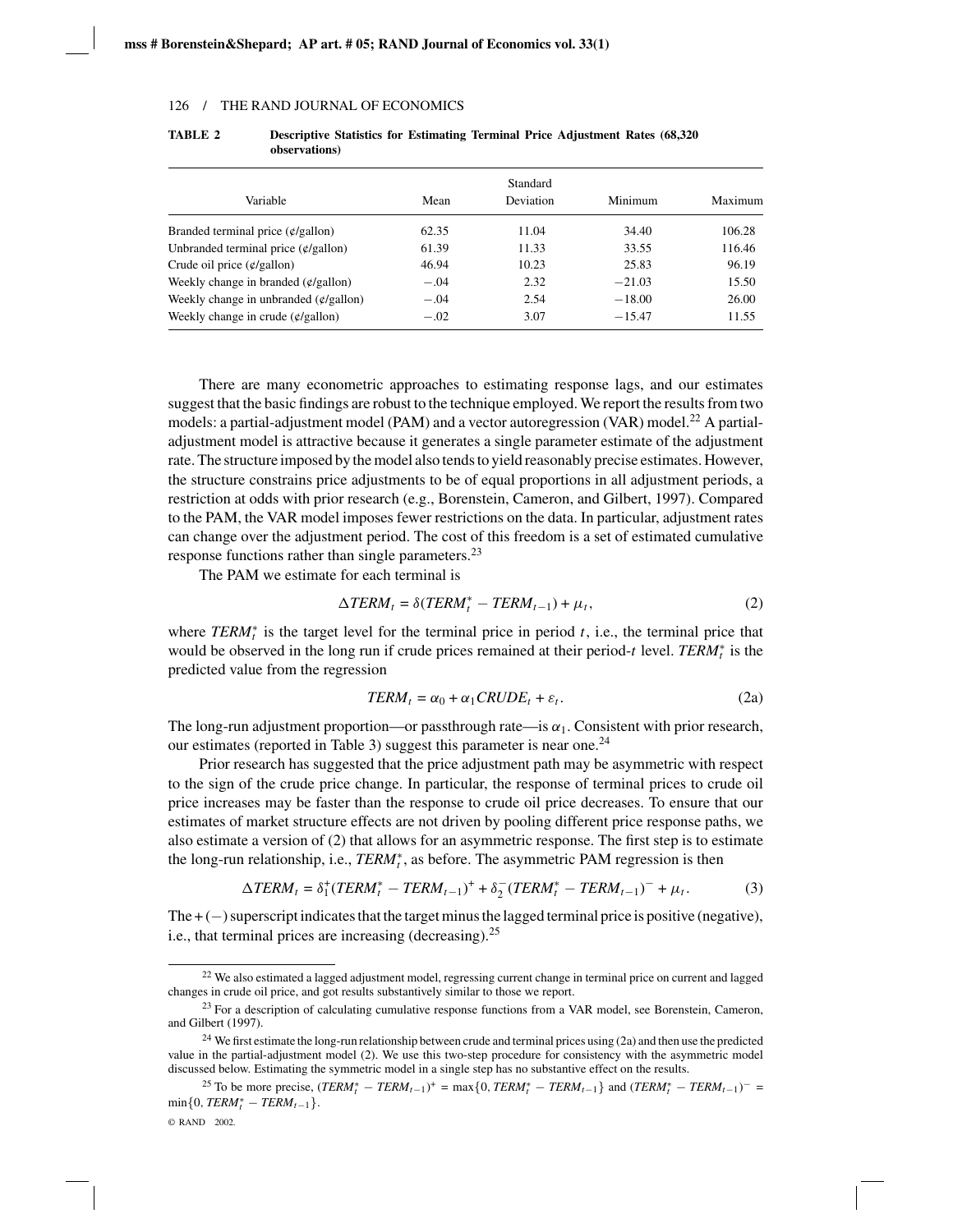|                                         |         | Standard  |         |         |
|-----------------------------------------|---------|-----------|---------|---------|
| Variable                                | Mean    | Deviation | Minimum | Maximum |
| <b>Symmetric Adjustment Rates</b>       |         |           |         |         |
| Branded adjustment rate                 | .184    | .028      | .056    | .227    |
| Unbranded adjustment rate               | .208    | .032      | .113    | .473    |
| Branded-unbranded adjustment rate       | $-.024$ | .027      | $-.282$ | .035    |
| <b>Asymmetric Adjustment Rates-UP</b>   |         |           |         |         |
| Branded adjustment rate                 | .185    | .040      | .052    | .253    |
| Unbranded adjustment rate               | .218    | .054      | .072    | .318    |
| Branded–unbranded adjustment rate       | $-.033$ | .035      | $-.154$ | .115    |
| <b>Asymmetric Adjustment Rates-DOWN</b> |         |           |         |         |
| Branded adjustment rate                 | .184    | .037      | .034    | .275    |
| Unbranded adjustment rate               | .202    | .046      | .113    | .556    |
| Branded–unbranded adjustment rate       | $-.018$ | .041      | $-.377$ | .071    |
| <b>Passthrough Rates</b>                |         |           |         |         |
| Branded passthrough rate                | .877    | .042      | .675    | .979    |
| Unbranded passthrough rate              | .907    | .048      | .740    | 1.044   |

#### **TABLE 3 Partial Adjustment Estimates (188 observations)**

The VAR model we estimate is

$$
\Delta TERM_{t} = \sum_{j=0}^{5} \theta_{j} \Delta CRUDE_{t-j} + \sum_{k=1}^{5} \phi_{k} \Delta TERM_{t-k} + \gamma (TERM_{t-1}^{*} - TERM_{t-1}) + \mu_{t}.
$$
\n(4)

This VAR model allows us to calculate the cumulative response of terminal prices for the weeks following a cost shock.<sup>26</sup> As in the two-step estimation process for the PAM, the error-correction term in the VAR,  $TERM_{t-1}^* - TERM_{t-1}$ , contains the target terminal price level that is the (lag of) the predicted values from regression equation (2a).

The asymmetric version of the VAR uses the same long-run estimates for the error-correction term, but it differentiates between positive and negative price changes. The asymmetric model  $is<sup>27</sup>$ 

$$
\Delta TERM_t = \sum_{j=0}^{5} \left[ \theta_j^+ \Delta CRUDE_{t-j}^+ + \theta_j^- \Delta CRUDE_{t-j}^- \right]
$$
  
+ 
$$
\sum_{k=1}^{5} \left[ \phi_k^+ \Delta TERM_{t-k}^+ + \phi_k^- \Delta TERM_{t-k}^- \right]
$$
  
+ 
$$
\gamma (TERM_{t-1}^* - TERM_{t-1}) + \mu_t,
$$
 (5)

where  $\Delta X^+$  = max $\{0, \Delta X\}$  and  $\Delta X^-$  = min $\{0, \Delta X\}$ .

Summary statistics for the estimated adjustment rates are reported in Tables 3 and 4. All estimates are from a 2SLS procedure in which we instrument for West Texas Intermediate crude

<sup>&</sup>lt;sup>26</sup> We truncate the estimation at six weeks (0 through 5) because coefficients on longer lags were insignificant in all but a few cities.

<sup>&</sup>lt;sup>27</sup> Because the VAR allows so much flexibility in the asymmetric lagged change variables, we restrict the errorcorrection term to be symmetric.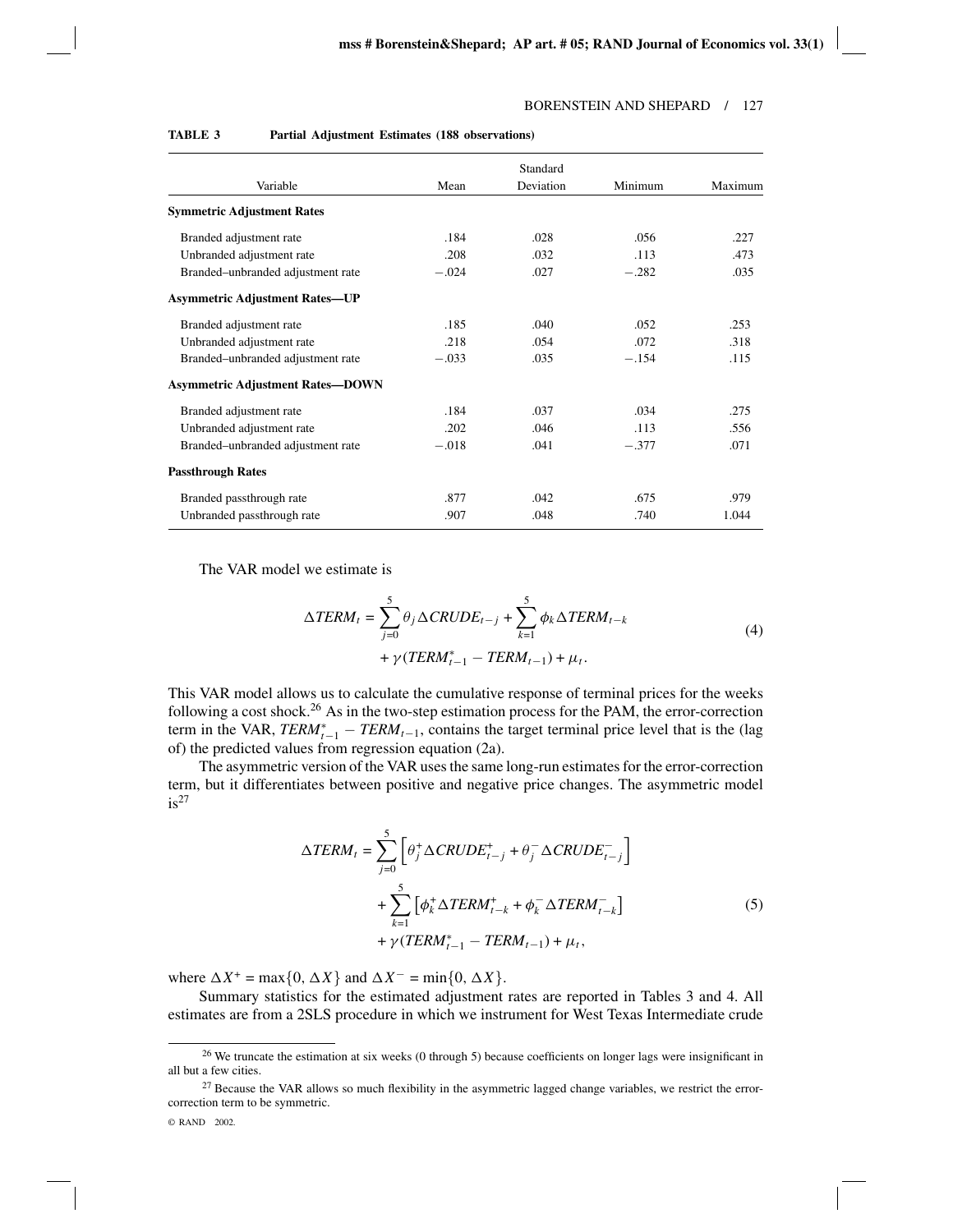|                                                  |        | Standard  |         |         |
|--------------------------------------------------|--------|-----------|---------|---------|
| Variable                                         | Mean   | Deviation | Minimum | Maximum |
| <b>Normalized Symmetric Adjustment Rates</b>     |        |           |         |         |
| Branded 1-week                                   | .48    | .09       | .22     | .63     |
| <b>Branded 2-week</b>                            | .89    | .14       | .45     | 1.10    |
| <b>Branded 3-week</b>                            | 1.01   | .13       | .57     | 1.20    |
| Unbranded 1-week                                 | .65    | .11       | .17     | .83     |
| Unbranded 2-week                                 | 1.01   | .13       | .38     | 1.16    |
| Unbranded 3-week                                 | 1.09   | .13       | .64     | 1.26    |
| Branded-unbranded 1-week                         | $-.17$ | .08       | $-.37$  | .12     |
| Branded-unbranded 2-week                         | $-.11$ | .07       | $-.32$  | .19     |
| Branded–unbranded 3-week                         | $-.09$ | .06       | $-.25$  | .16     |
| <b>Normalized Asymmetric Adjustment Rates-UP</b> |        |           |         |         |
| Branded 1-week                                   | .72    | .13       | .30     | .98     |
| <b>Branded 2-week</b>                            | 1.17   | .16       | .49     | 1.47    |
| <b>Branded 3-week</b>                            | 1.18   | .12       | .48     | 1.40    |
| Unbranded 1-week                                 | .92    | .14       | .31     | 1.17    |
| Unbranded 2-week                                 | 1.35   | .16       | .62     | 1.54    |
| Unbranded 3-week                                 | 1.28   | .13       | .66     | 1.47    |
| Branded-unbranded 1-week                         | $-.20$ | .10       | $-.41$  | .16     |
| Branded-unbranded 2-week                         | $-.18$ | .09       | $-.41$  | .10     |
| Branded-unbranded 3-week                         | $-.11$ | .08       | $-.35$  | .20     |
| Normalized Asymmetric Adjustment Rates-DOWN      |        |           |         |         |
| Branded 1-week                                   | .26    | .08       | $-.07$  | .40     |
| <b>Branded 2-week</b>                            | .64    | .14       | .21     | .86     |
| <b>Branded 3-week</b>                            | .80    | .14       | .33     | 1.03    |
| Unbranded 1-week                                 | .42    | .10       | $-.01$  | .60     |
| Unbranded 2-week                                 | .71    | .12       | .09     | .95     |
| Unbranded 3-week                                 | .88    | .13       | .47     | 1.11    |
| Branded-unbranded 1-week                         | $-.16$ | .09       | $-.52$  | .06     |
| Branded-unbranded 2-week                         | $-.07$ | .09       | $-.33$  | .16     |
| Branded-unbranded 3-week                         | $-.07$ | .07       | $-.43$  | .16     |
| <b>Passthrough Rates</b>                         |        |           |         |         |
| Branded passthrough rate                         | .877   | .042      | .675    | .979    |
| Unbranded passthrough rate                       | .907   | .048      | .740    | 1.044   |

## **TABLE 4 Cumulative Adjustment Estimates from Vector Autoregressions (188 observations)**

prices (*CRUDE*) as described for estimating equation (1).28 Table 3 reports the summary statistics for the terminal-by-terminal adjustment rate estimates from the PAM. Table 4 reports the summary statistics for the terminal-by-terminal estimates of the weekly, normalized cumulative response rates from the VAR model. The cumulative response functions for a VAR report the response as a proportion of the underlying shock. For example, these functions record the cumulative movement of terminal prices as of the end of the second week as a proportion of the initial movement in crude prices. To make these comparable to the adjustment rates for the PAM, we divide by the estimated

<sup>&</sup>lt;sup>28</sup> As in the previous section, the use of these instruments controls for endogeneity of the crude oil price and removes transitory, local shocks from the crude oil price movements.

<sup>©</sup> RAND 2002.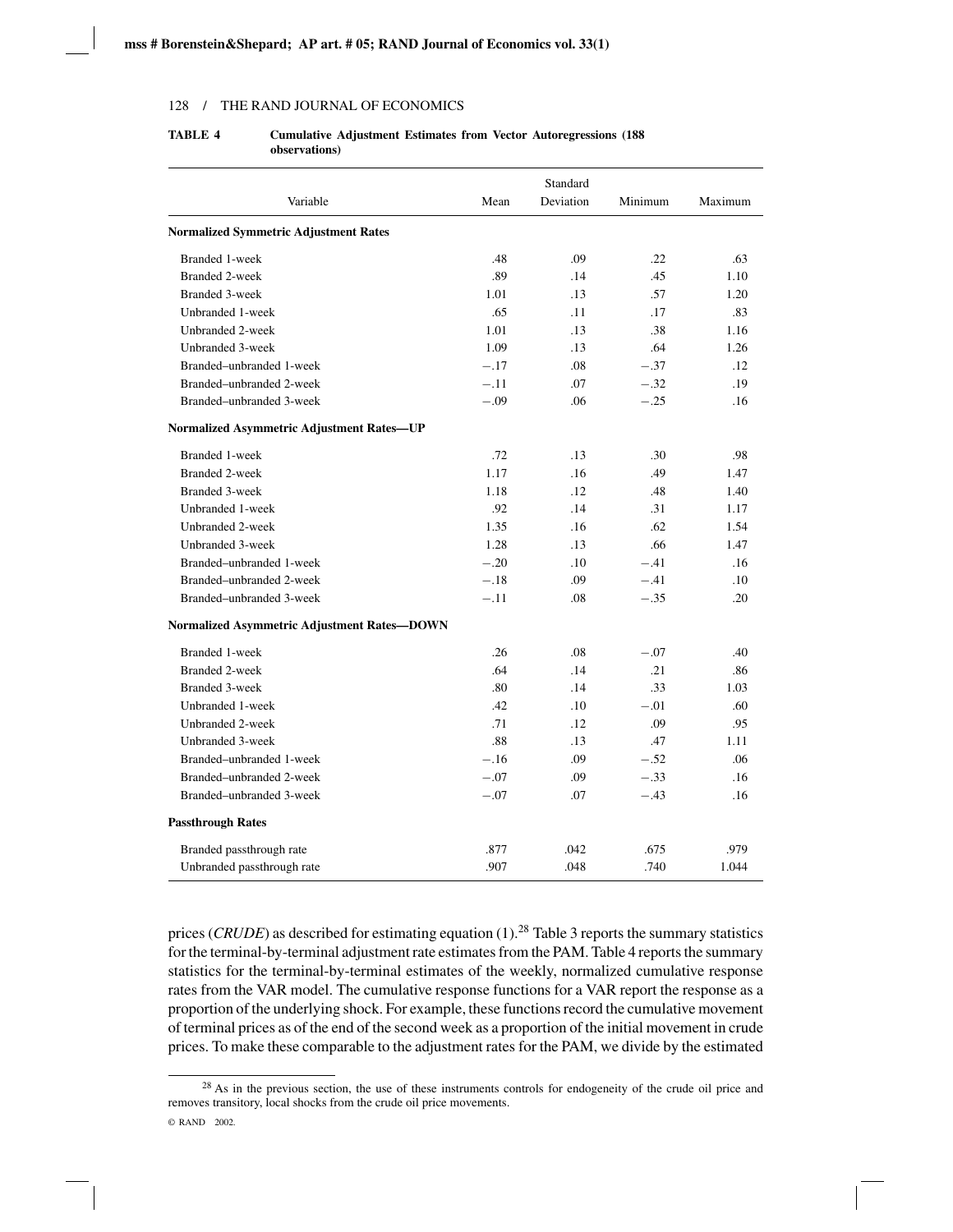long-run adjustment to the crude shock. This gives us a rate that is the ratio of cumulative terminal price adjustment through the *n*th week to the full terminal price adjustment.<sup>29</sup>

As reported in Table 3, the average adjustment rate from the symmetric PAM model is 18% for branded and 21% for unbranded terminal prices. Consistent with lagged adjustment, these rates are well below unity. The difference in the branded and unbranded adjustment rates is significantly different from zero at the  $1\%$  level. A  $21\%$  (18%) adjustment rate implies a passthrough of about 76% (70%) at the end of six weeks. The results do not suggest that the response of branded gasoline price is asymmetric, but they give some indication that the price of unbranded product adjusts more quickly to increases in crude oil prices than to decreases. Although the difference in the mean adjustment rates of unbranded gasoline to increases versus decreases is not large, it is significantly different from zero at the 1% level.

The average cumulative adjustment rates for each week from the VAR model are reported in Table 4 for the first three weeks. Like the PAM estimates, the VAR results show faster adjustment for unbranded than for branded prices. The estimates, however, suggest that both adjust at a faster rate than the rates estimated by the PAM. In the symmetric model, adjustment of both branded and unbranded prices appears to be complete by the end of three weeks. In the VAR, there is also much stronger evidence of an asymmetry between price increases and decreases. Both branded and unbranded prices increase more quickly than they decline.

Using the adjustment rates summarized in these tables, we can test for market structure effects across terminals. As noted above, we want to test for a relationship between price-cost margins and adjustment rates. To do this, we regress estimated adjustment rates on average prices (for branded and unbranded products) and measures of marginal cost. A major component of marginal cost is, of course, the cost of crude oil. But since we are interested in identifying cross-sectional variation, we need to include only measures of the components of marginal cost that vary across terminals.

Perhaps the largest of these is transportation. The cost of selling gasoline at a given terminal will increase with the cost incurred to transport the product from the refinery to the terminal. We therefore include three variables that proxy differences in transportation. A large share of the gasoline in the three PADDs included in our sample is transported by pipeline. Terminals with a pipeline link should be served at lower cost than those for which gasoline must be trucked from the pipeline to the terminal. We therefore construct a dummy variable "Off Pipeline," which takes on a value of one when the city is more than 50 miles from the nearest pipeline. We also construct a variable "Distance from Refinery," which estimates the distance from the terminal to the closest refinery. We also include PADD dummies, which allow separate intercept estimates for the East Coast (PADD I), the upper Midwest (PADD II), and the middle South (PADD III). Because these districts are served by different pipeline systems, there may be regional cost differences that would be picked up by these dummy variables.<sup>30</sup>

In addition to these cost variables, we include data on the number of refiners offering product at the terminal. Many standard oligopoly models suggest that competition increases with the number of competitors. In other formulations, the number of competitors is used to proxy competition because researchers do not have data on price-cost margins. Since we have data on price but only proxies for marginal cost, the effect of "Number of Refiners" captures unobserved differences in cost. For example, consider two terminals with the same price for branded gasoline and the same values for the cost proxies, but different numbers of competitors. If market power declines in the number of competitors, it is reasonable to infer that the terminal with more competitors has (unobserved) higher marginal costs than the terminal with fewer competitors. If this is correct,

<sup>29</sup> Augmented Dickey-Fuller tests for a unit root of the WTI crude oil price series gives a test statistic of −3.64, just below (in absolute value) the 95% critical value of −3.66. The branded (unbranded) terminal price series of the 188 terminals give ADF test statistics that average −3.42 (−3.44). Tests for cointegration of branded terminal with WTI or unbranded terminal with WTI all exceed the 99% critical value.

 $30$  We also ran specifications that included a count of the number of "nearby" terminals (defined alternatively as within 50, 100, or 200 miles) in case interterminal competition has an important effect on market power. The coefficients on "nearby terminals" were statistically indistinguishable from zero, and this had no effect on our other coefficient estimates.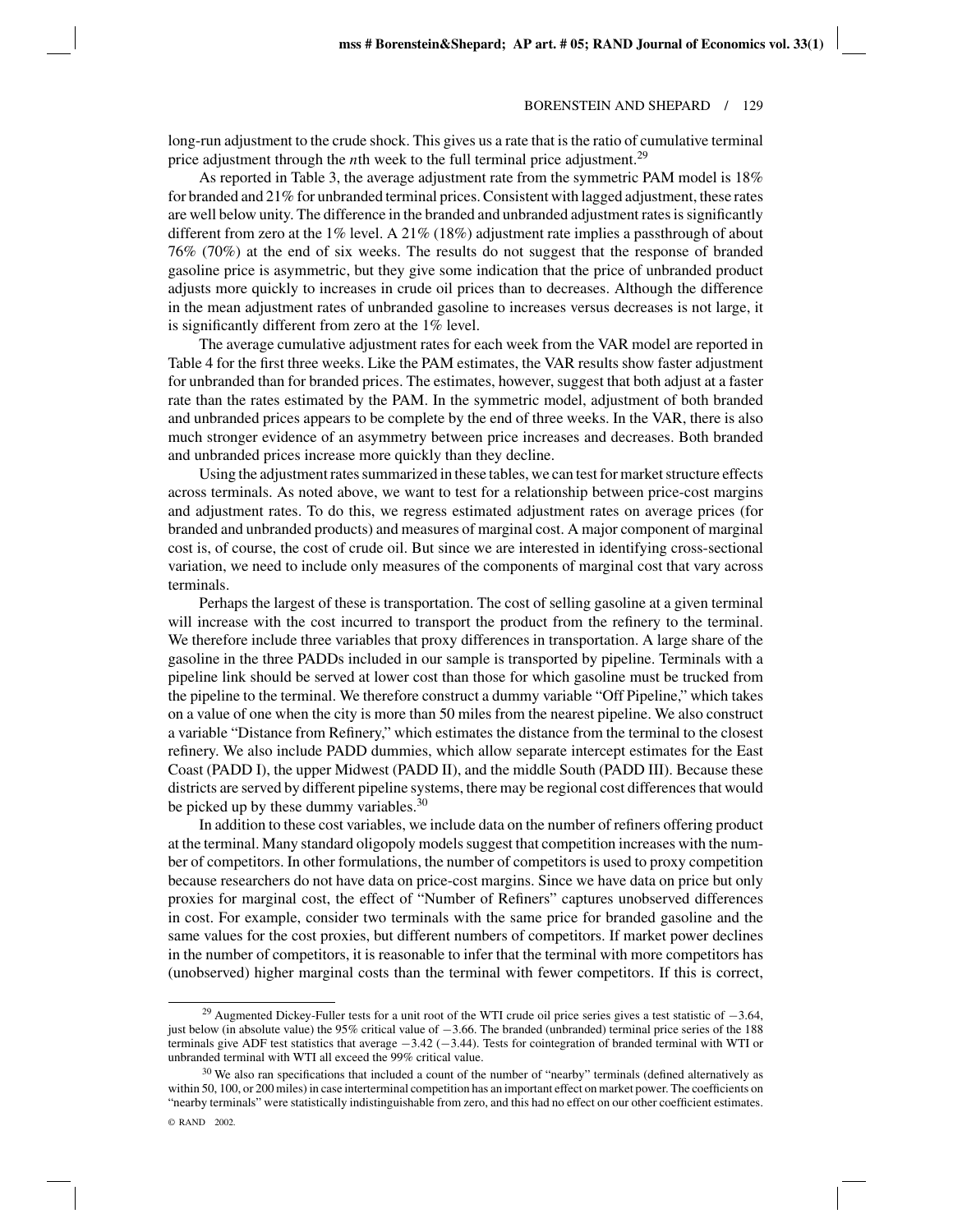|                                           |       | Standard         |          |         |
|-------------------------------------------|-------|------------------|----------|---------|
| Variable                                  | Mean  | <b>Deviation</b> | Minimum  | Maximum |
| Average branded price $(\psi/gallon)$     | 62.39 | 2.07             | 58.68    | 69.89   |
| Average unbranded price $(\phi/gallon)$   | 61.39 | 2.06             | 57.02    | 66.27   |
| Average branded–unbranded $(\phi/gallon)$ | 1.00  | .61              | $-.54$   | 5.07    |
| Number of refiners                        | 14.32 | 4.76             | 4        | 27      |
| Distance from refinery                    | 197   | 225              | $\theta$ | 1110    |
| Off pipeline                              | .20   |                  | $\Omega$ |         |
| PADD I                                    | .27   |                  | $\Omega$ |         |
| PADD II                                   | .54   |                  | $\theta$ |         |
| PADD III                                  | .19   |                  | $\theta$ |         |

| TABLE 5 | <b>Descriptive Statistics for Estimating Effects of Market Structure on Gasoline</b> |
|---------|--------------------------------------------------------------------------------------|
|         | Price Adjustment (188 observations)                                                  |

we would expect the number of competitors to have a coefficient of the same sign as the other cost variables. Holding price constant, higher costs imply lower margins and lower market power. Our data on the number of competitors come from a single cross-section in  $1990<sup>31</sup>$  Descriptive statistics for the exogenous variables in these regressions are provided in Table 5.

The results using symmetric response models are reported in Table 6 (columns 1 and 2) for the PAM and in Table 7 (columns 1 and 2) for the VAR model. To reduce the number of reported regressions, we present the VAR results using only the adjustment rate after two weeks. We want to focus on a period in which adjustment lags are evident—i.e., before adjustment is complete—which argues for using no more than the first three weeks. We report results for week two, but using only the first week leads to similar results.

The parameter estimates from both symmetric models indicate that higher price-cost margins are associated with slower adjustment. Using the estimates from the symmetric PAM (Table 6), the branded adjustment rate increases in cost and declines in price. A one-cent increase in the price of branded gasoline (holding cost constant) results in a .5-percentage-point decline in the adjustment rate. Holding price constant, higher transportation costs or more competitors reduce the price-cost margin and increase the adjustment rate. Adjustment rates for unbranded products are also affected by price levels, and the magnitude of the response is approximately the same as for branded products. The cost variables have the same signs as those for branded product as well, but the number of competitors and "Off Pipeline" are not significantly different from zero in the unbranded gasoline regressions. In general, the regression for unbranded adjustment rates yields noisier parameter estimates; it also explains only about half as much of the variation in adjustment rates as does the branded gasoline regression. The symmetric VAR estimates (Table 7) tell approximately the same story: adjustment rates decline in price and increase in cost and the number of competitors. The effects of price and all cost indicators are statistically significant. The coefficients on the price variables imply that a one-cent increase in the wholesale price, holding cost constant, lowers the second-week cumulative adjustment (which has a mean of .89) by about .02.

The evidence from the asymmetric models is slightly more mixed, but it generally confirms the implications from the symmetric models. The asymmetric PAM estimates (Table 8) do not support the market-power hypothesis very strongly. While the results for price increases (columns 1 and 2) are consistent with higher margins being associated with slower adjustment, the results from price decreases (columns 4 and 5) are not. In particular, the response of unbranded prices to a crude price decline increases with costs, but it also appears to increase with the unbranded

 $31$  We thank Bob Town for supplying us with these data. We use the total number of companies selling at the terminal for the "Number of Refiners" variable, whether a company is selling branded, unbranded, or both. Breaking out the variable according to whether or not the fuel was branded did not increase explanatory power.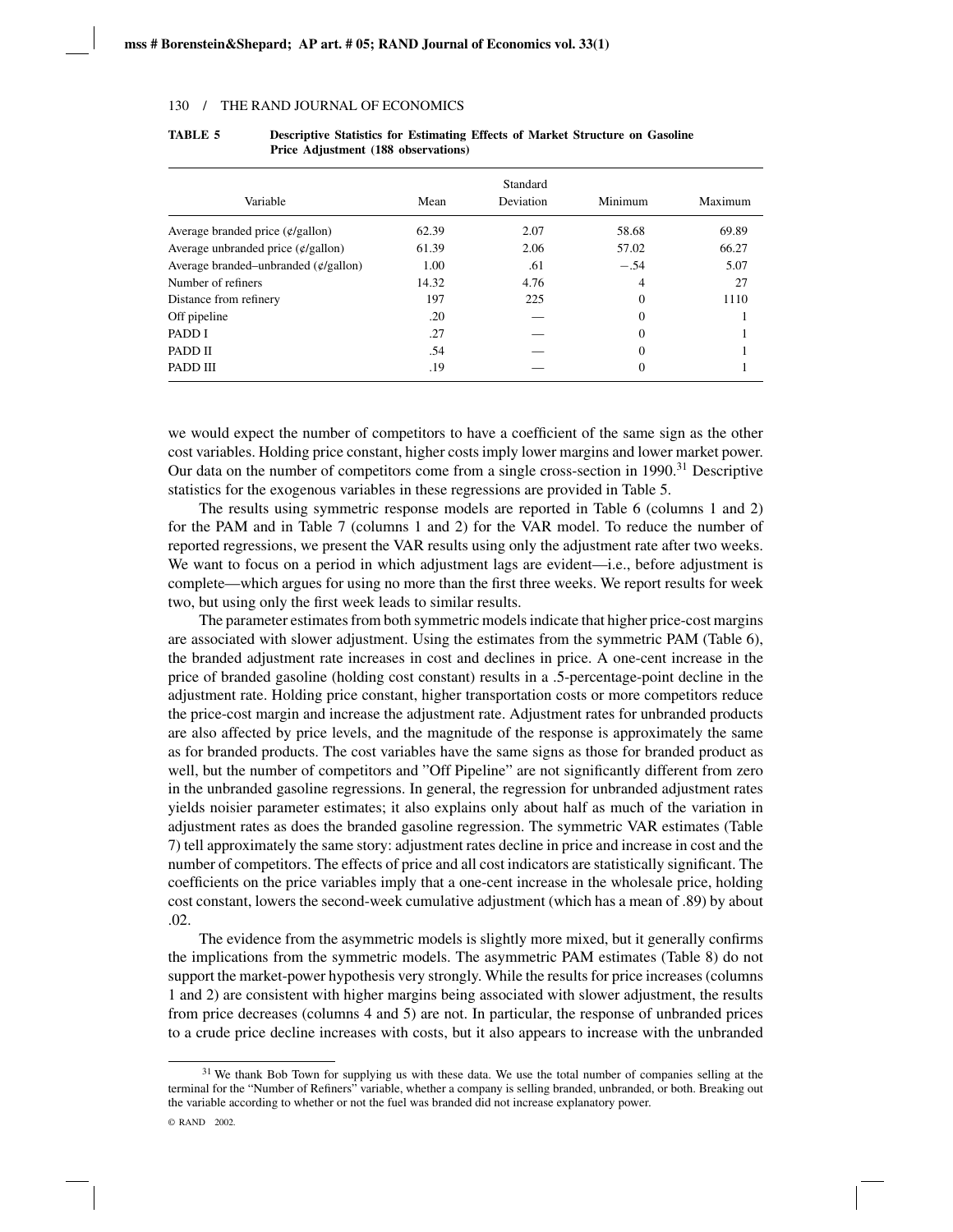| Dependent Variable                | <b>Branded</b>      | Unbranded           | Branded-<br>Unbranded |
|-----------------------------------|---------------------|---------------------|-----------------------|
| <b>Branded</b> price              | $-.0051$<br>(.0009) |                     |                       |
| Unbranded price                   |                     | $-.0049$<br>(.0013) |                       |
| Branded-unbranded price           |                     |                     | $-.0138$<br>(.0057)   |
| Number of refiners                | .0013<br>(.0004)    | .0009<br>(.0007)    |                       |
| Distance from refinery (00 miles) | .0029<br>(.0008)    | .0025<br>(.0009)    |                       |
| Off pipeline                      | .0103<br>(.0030)    | .0031<br>(.0041)    |                       |
| PADD I                            | $-.0117$<br>(.0039) | $-.0071$<br>(.0049) |                       |
| PADD II                           | .0303<br>(.0031)    | .0283<br>(.0049)    |                       |
| Constant                          | .4618<br>(.0579)    | .4768<br>(.0857)    | $-.0124$<br>(.0060)   |
| <b>Observations</b><br>$R^2$      | 188<br>.63          | 188<br>.35          | 188<br>.10            |

## **TABLE 6 Effects of Market Structure on Gasoline Price Adjustment Using Adjustment Rates from Partial-Adjustment Model**

White's heteroskedastic-consistent standard errors in parentheses.

terminal price. The regressions using the VAR estimates (Table 9), however, produce consistently negative coefficients on price and positive coefficients on cost and number of competitors for both increases (columns 1 and 2) and decreases (columns 4 and 5). The coefficients on the price variables are significantly different from zero at the 5% level or better, and most of the other coefficients are also precisely estimated.

The results of the asymmetric adjustment models do not support the assertion that market power leads refiners to raise prices quickly but lower them slowly. Even the VAR estimates, which indicate the strongest effect of market power on adjustment rates, do not indicate that the market power effect is greater for decreases than increases. That is, while market power does appear to lead to slow adjustment of wholesale gasoline prices, it does so for both the increases and the decreases, and to about the same extent.

Our second test of the market-power hypothesis looks at the difference in adjustment rates between branded and unbranded products at the same terminal. If branded sellers have more market power than do unbranded sellers, the preceding results suggest that they will want to adjust prices more slowly. Indeed, the estimated response rate suggests that the response rate for branded gasoline is slower on average than the response rate for unbranded gasoline. By regressing the difference between branded and unbranded adjustments rates at the *i*th terminal on the difference in branded and unbranded price cost margins at the *i*th terminal, we are identifying the relationship between market power and adjustment rates through variation in the market power of branded gasoline relative to unbranded across terminals. This difference regression has the advantage of eliminating most cost differences. Most of the costs of selling gasoline at the terminal are the same for branded and unbranded gas. Because our cost variables in the "levels" © RAND 2002.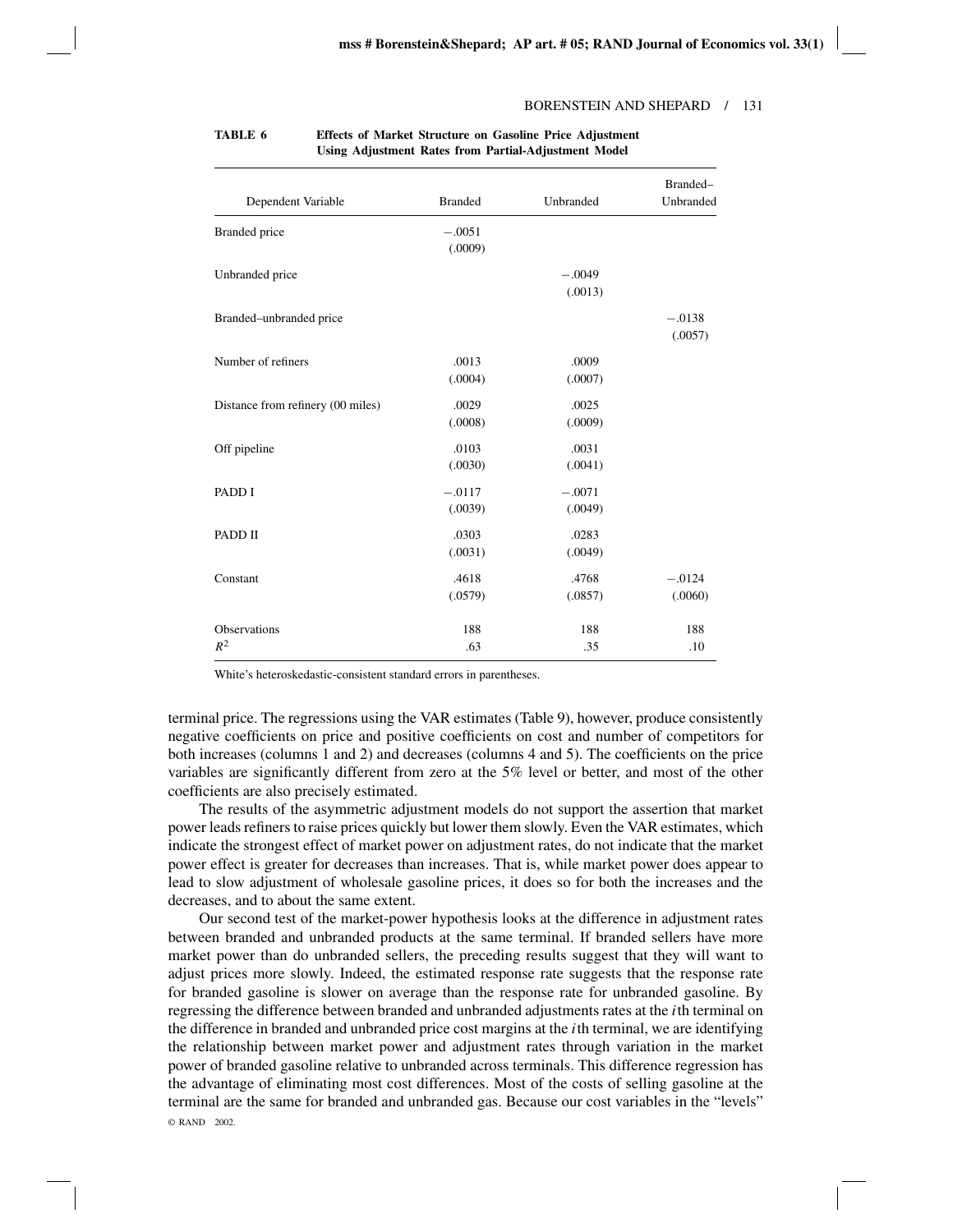| Dependent Variable                | <b>Branded</b>      | Unbranded           | Branded-<br>Unbranded |
|-----------------------------------|---------------------|---------------------|-----------------------|
| Branded price                     | $-.0216$<br>(.0036) |                     |                       |
| Unbranded price                   |                     | $-.0228$<br>(.0035) |                       |
| Branded-unbranded price           |                     |                     | $-.0270$<br>(.0103)   |
| Number of refiners                | .0047<br>(.0017)    | .0078<br>(.0017)    |                       |
| Distance from refinery (00 miles) | .0132<br>(.0040)    | .0099<br>(.0035)    |                       |
| Off pipeline                      | .0565<br>(.0155)    | .0491<br>(.0169)    |                       |
| PADD I                            | $-.0633$<br>(.0224) | $-.0285$<br>(.0232) |                       |
| PADD II                           | .1805<br>(.0189)    | .1361<br>(.0188)    |                       |
| Constant                          | 2.0561<br>(.2237)   | 2.2011<br>(.2108)   | $-.0879$<br>(.0101)   |
| <b>Observations</b><br>$R^2$      | 188<br>.66          | 188<br>.55          | 188<br>.05            |

**TABLE 7 Effects of Market Structure on Gasoline Price Adjustment Using Adjustment Rates from VAR Model**

White's heteroskedastic-consistent standard errors in parentheses.

regressions controlled for cost imperfectly, we potentially measured price-cost margins with error. In the difference specification the effects of omitted cost variables that are the same for branded and unbranded gasoline terminal are differenced out. Differencing also eliminates the impact of the cost variables we had previously included.<sup>32</sup>

The results of this approach strongly support the conclusion that the branded adjustment rate is lower relative to the unbranded rate where the branded price is higher relative to the unbranded price. The coefficient on the price difference variable is significantly different from zero for both of the symmetric adjustment regressions (at 5% for PAM and 1% for VAR). The estimate in the PAM difference regression implies that a one-cent increase in the average price differential at the terminal leads to a .0138 decrease in the adjustment speed parameter for branded relative to unbranded. Likewise, the VAR result implies that a one-cent increase in the average price differential leads to the cumulative adjustment of branded being .027 lower relative to unbranded in the second week after the crude price change. In the asymmetric models, the coefficients from the PAM are significantly different from zero at the 5% level for cost increases and at the 10% level for price decreases. The VAR coefficients are significantly different from zero for price increases at the 10% level and for price decreases at the 1% level.

We have imposed a linear relationship between adjustment rates and our measures of pricecost margins. We use this specification because it is parsimonious and because there is no obvious

<sup>&</sup>lt;sup>32</sup> More precisely, differencing removes these effects if they have the same coefficients in the branded as in the unbranded "levels" regressions. Since some coefficients are different, we also ran this regression including the cost variables. The price results were unaffected and none of the included cost variables had a statistically significant effect.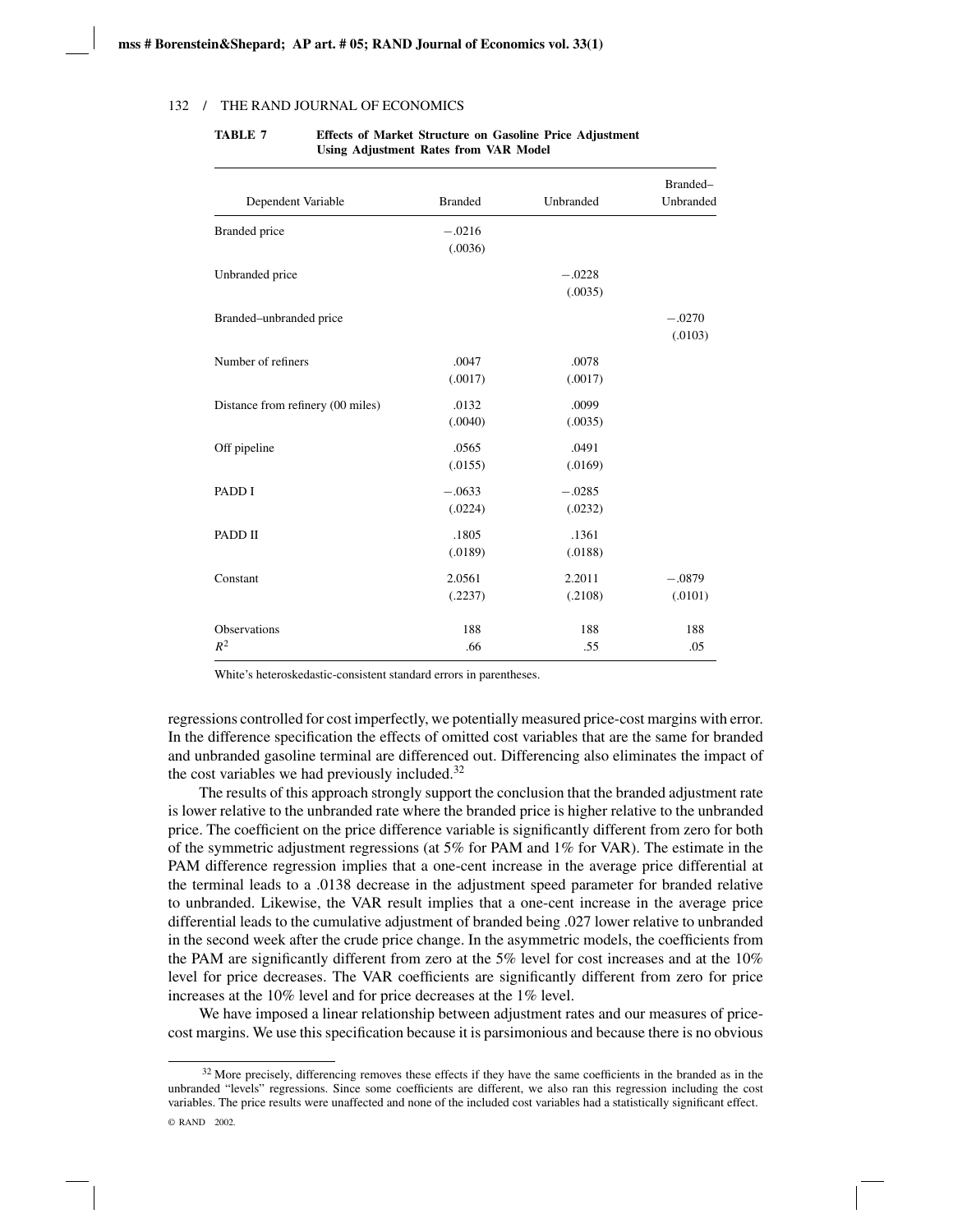|                                      |                     | <b>Upward Adjustment</b> |                       |                     | Downward Adjustment   |                     |  |
|--------------------------------------|---------------------|--------------------------|-----------------------|---------------------|-----------------------|---------------------|--|
| Dependent Variable                   | <b>Branded</b>      | Unbranded                | Branded-<br>Unbranded | <b>Branded</b>      | Branded-<br>Unbranded | Unbranded           |  |
| <b>Branded</b> price                 | $-.0105$<br>(.0016) |                          |                       | $-.0012$<br>(.0015) |                       |                     |  |
| Unbranded price                      |                     | $-.0178$<br>(.0016)      |                       |                     | .0039<br>(.0019)      |                     |  |
| Branded-unbranded<br>price           |                     |                          | $-.0128$<br>(.0054)   |                     |                       | $-.0134$<br>(.0075) |  |
| Number of refiners                   | .0017<br>(.0006)    | .0012<br>(.0008)         |                       | .0009<br>(.0006)    | .0008<br>(.0010)      |                     |  |
| Distance from<br>refinery (00 miles) | .0023<br>(.0010)    | .0013<br>(.0015)         |                       | .0033<br>(.0011)    | .0031<br>(.0015)      |                     |  |
| Off pipeline                         | .0059<br>(.0062)    | $-.0025$<br>(.0074)      |                       | .0137<br>(.0055)    | .0067<br>(.0073)      |                     |  |
| PADD I                               | $-.0130$<br>(.0074) | .0040<br>(.0091)         |                       | $-.0109$<br>(.0060) | $-.0141$<br>(.0089)   |                     |  |
| PADD II                              | .0122<br>(.0068)    | .0317<br>(.0078)         |                       | .0425<br>(.0054)    | .0253<br>(.0086)      |                     |  |
| Constant                             | .8053<br>(.0995)    | 1.2709<br>(.0990)        | $-.0206$<br>(.0051)   | .2161<br>(.0921)    | $-.0670$<br>(.1288)   | $-.0043$<br>(.0082) |  |
| Observations<br>$R^2$                | 188<br>.49          | 188<br>.54               | 188<br>.05            | 188<br>.44          | 188<br>.18            | 188<br>.04          |  |

#### **TABLE 8 Effects of Market Structure on Gasoline Price Adjustment Using Asymmetric Adjustment Rates from Partial-Adjustment Model**

White's heteroskedastic-consistent standard errors in parentheses.

way to estimate a nonlinear relationship in the levels regressions. We have estimated a difference regression (between branded and unbranded at the same terminal) with the price difference and the price difference squared on the right-hand side. While there is some evidence that the quadratic specification improves the fit, the substantive results were unchanged and the estimated relationships are monotonic (a negative relationship between difference in market power and difference in speed of adjustment) over the range of observations in the sample.

The regression results are consistent with the supply adjustment cost theory, but we cannot rule out some other explanation as well. Although the terminals are well-organized markets in which a well-defined product is sold at observable prices, they are probably not as efficient as the futures market. Trades on the futures market, for example, are anonymous whereas the transactions at the terminals are not. Buyers and sellers at terminal markets interact repeatedly. Indeed, wholesalers who distribute branded product buy exclusively and repeatedly from the same branded refiner.<sup>33</sup> Because wholesalers are free to purchase unbranded product from any refiner (and reportedly switch unbranded suppliers frequently), long-term relationships may be less important for unbranded sales. Even so, the parties to unbranded transactions are familiar with one another. There also may be more repeated contact between the same seller and buyer

<sup>&</sup>lt;sup>33</sup> It is important to note that the branded stations have a special relationship with branded refiners that may affect the rate at which the dealer tankwagon price is adjusted in response to cost shocks. However, the terminal prices are the prices at which the independent wholesalers buy.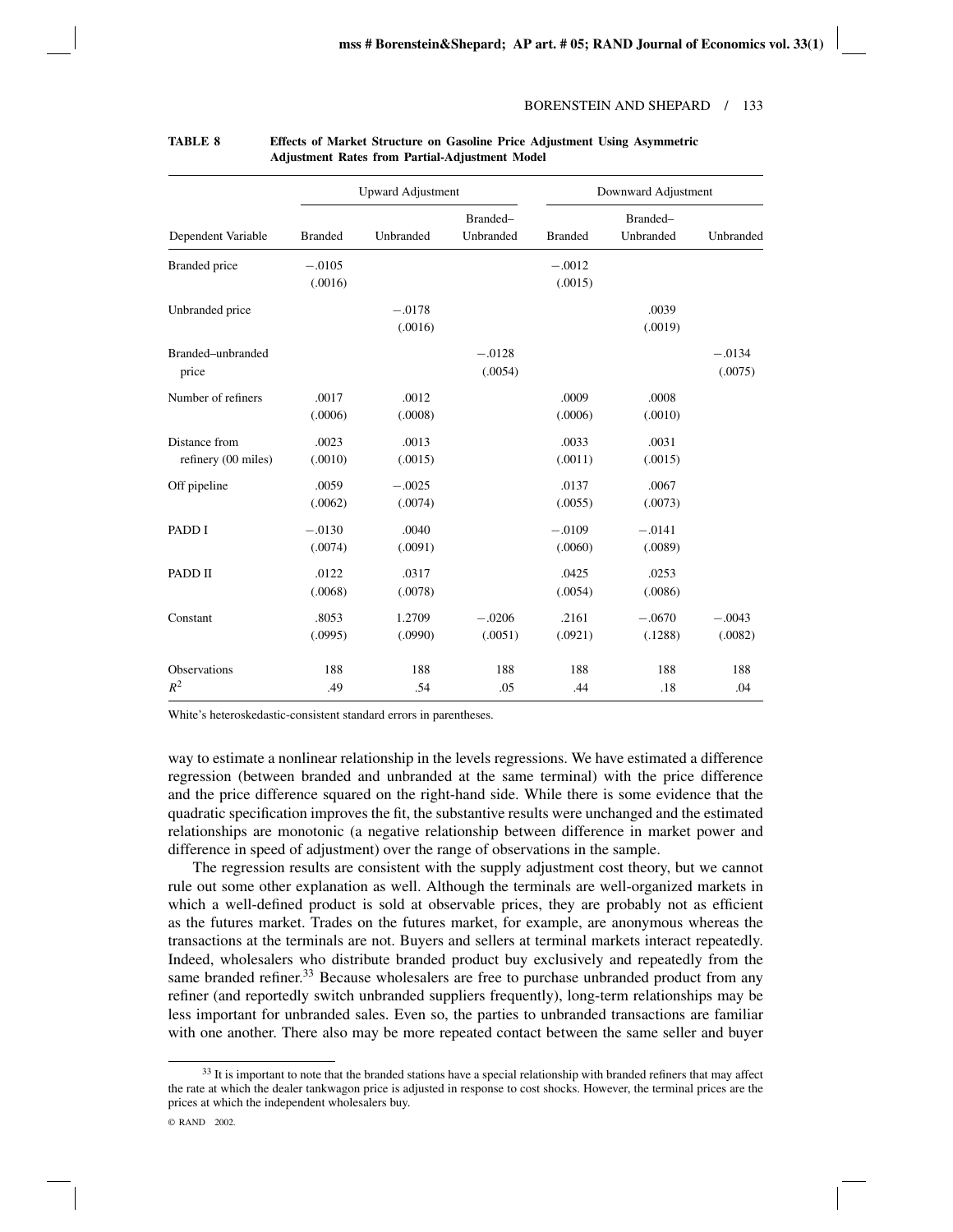|                                      |                     | <b>Upward Adjustment</b> |                       |                     | Downward Adjustment   |                     |  |
|--------------------------------------|---------------------|--------------------------|-----------------------|---------------------|-----------------------|---------------------|--|
| Dependent Variable                   | <b>Branded</b>      | Unbranded                | Branded-<br>Unbranded | <b>Branded</b>      | Branded-<br>Unbranded | Unbranded           |  |
| <b>Branded</b> price                 | $-.0288$<br>(.0048) |                          |                       | $-.0126$<br>(.0041) |                       |                     |  |
| Unbranded price                      |                     | $-.0288$<br>(.0049)      |                       |                     | $-.0149$<br>(.0036)   |                     |  |
| Branded-unbranded<br>price           |                     |                          | $-.0268$<br>(.0179)   |                     |                       | $-.0330$<br>(.0123) |  |
| Number of refiners                   | .0031<br>(.0021)    | .0102<br>(.0020)         |                       | .0051<br>(.0019)    | .0044<br>(.0019)      |                     |  |
| Distance from<br>refinery (00 miles) | .0132<br>(.0048)    | .0098<br>(.0051)         |                       | .0155<br>(.0043)    | .0123<br>(.0034)      |                     |  |
| Off pipeline                         | .0697<br>(.0195)    | .0538<br>(.0217)         |                       | .0525<br>(.0180)    | .0410<br>(.0177)      |                     |  |
| PADD I                               | $-.0631$<br>(.0280) | $-.0437$<br>(.0333)      |                       | $-.0712$<br>(.0242) | $-.0136$<br>(.0243)   |                     |  |
| PADD II                              | .1977<br>(.0260)    | .1498<br>(.0283)         |                       | .1714<br>(.0197)    | .1129<br>(.0194)      |                     |  |
| Constant                             | 2.7901<br>(.2948)   | 2.8700<br>(.2927)        | $-.1538$<br>(.0183)   | 1.2335<br>(.2583)   | 1.4713<br>(.2230)     | $-.0409$<br>(.0134) |  |
| Observations<br>$R^2$                | 188<br>.60          | 188<br>.55               | 188<br>.03            | 188<br>.59          | 188<br>.37            | 188<br>.05          |  |

## **TABLE 9 Effects of Market Structure on Gasoline Price Adjustment Using Asymmetric Adjustment Rates from VAR Model**

White's heteroskedastic-consistent standard errors in parentheses.

when there are fewer sellers in the market. It is not clear, however, why long-term relationships would lead sellers to respond slowly to public cost shocks.

If menu costs prevented refiners from adjusting prices frequently, one might expect to see some lagged adjustment. Menu costs, however, are not a plausible explanation for the length of lags we observe. Terminal prices are generally reviewed by refiners on a daily basis. Henly, Potter, and Town (1995) report that terminal sellers—of branded or unbranded gasoline—typically change their prices about every other day. Furthermore, many of the observed weekly price changes in our data are quite small. For unbranded gasoline, for example, 25% of the weekly price changes were less than .5 cents in value. The mean absolute value of the unbranded price change was 1.1 cents. If menu costs imply that price changes are delayed until a large adjustment is required, the observed small changes seem inconsistent with the menu cost view. Given that the adjustment lags we see take place over weeks, it is very unlikely that they could be due to menu costs. Furthermore, menu costs could not reasonably be higher for branded than for unbranded product.

Although the analysis based on futures price patterns implies that adjustment costs matter, our results on terminal prices might well be affected by other frictions. This raises a question of whether the adjustment cost story, even if true, is economically important: can adjustment costs plausibly explain the three-week price adjustment lag we find in terminal prices? The industry sources we spoke with claim that inventory adjustment costs are very important, but we would need better data on inventories and production than are available to answer this question systematically. We can, however, make some headway by using the following thought experiment. Suppose crude © RAND 2002.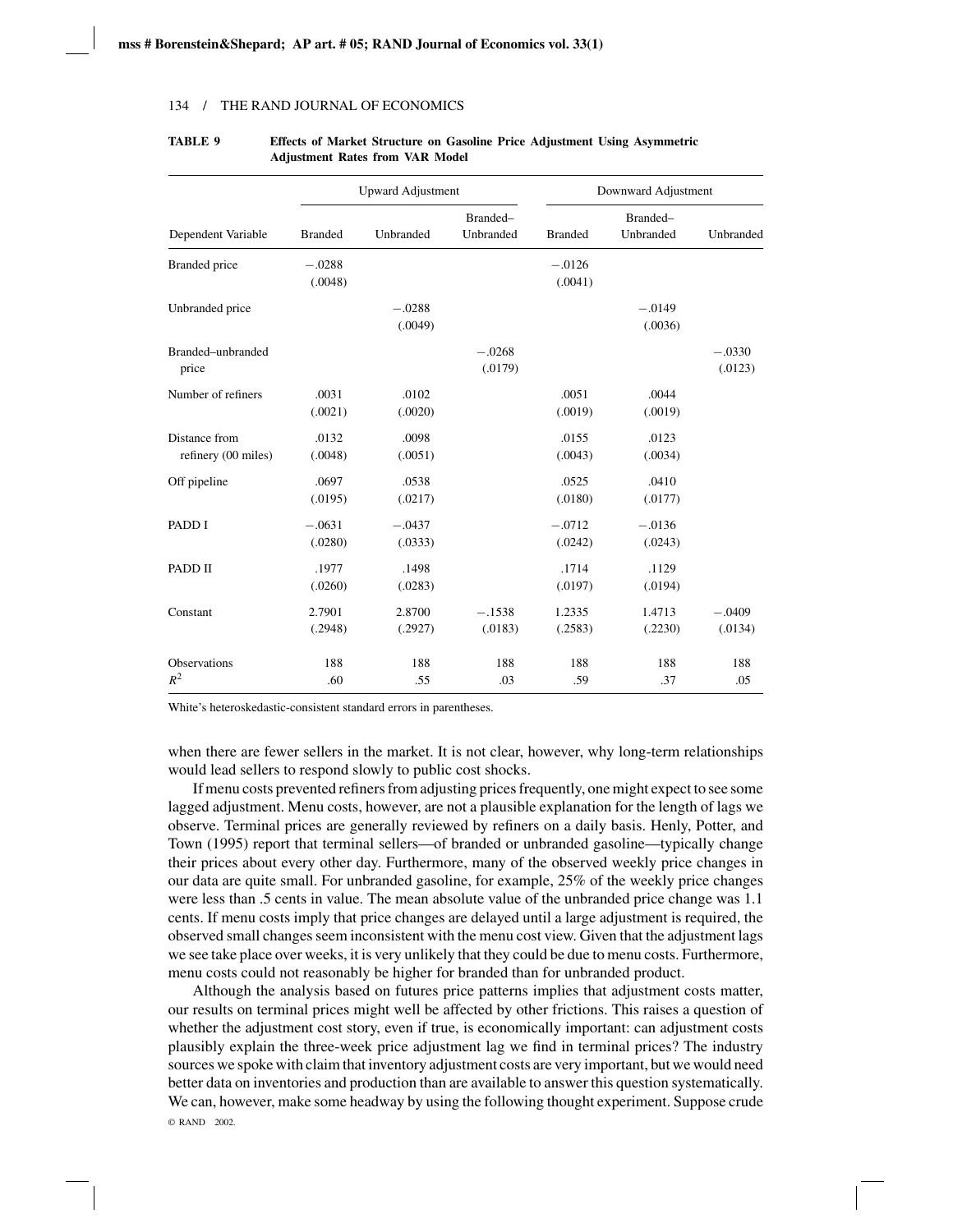oil prices increased by \$1 per barrel, an amount roughly consistent with the average, absolute change in WTI over our sample period. This change implies that the cost of a gallon of gas will increase by 2.4 cents, an increase that will be fully passed through into the price of gasoline. The average retail price of gasoline in our sample period is about \$1 per gallon, so a 2.4-cent increase is a 2.4% change in price. Using the midrange of the short-run elasticity estimates in the literature, .15 (see Dahl and Sterner, 1991), this translates to a .32% decline in gasoline consumption in the short run, or about 25,000 barrels per day. The question, then, is whether it is reasonable to think that an adjustment of 25,000 barrels per day can be costly "enough" to imply that it will not be fully accomplished for three weeks.

Suppose for the moment that production cannot be adjusted at all for three weeks. At the end of three weeks, inventory would then be 525,000 barrels higher than it was before the cost of crude increased. Can inventory absorb this amount without a significant increase in inventory costs? More precisely, can it be absorbed without a substantial increase in the NMCY? One way to think about the effects is to observe what happens when news of inventory changes is revealed to traders in the future markets. Suppose they discover that inventory is higher than they had expected. If the "extra" inventory has little effect on NMCY, it will not change their expectations about prices. If, however, traders respond by bidding down the nearest futures price, we can assume that the increment to inventories has increased NMCY.<sup>34</sup>

The *Wall Street Journal*reports a weekly gasoline inventory estimate prepared by the American Petroleum Institute. The reports often compare the inventory changes to those expected by analysts as reflected in, for instance, surveys by the *Dow Jones International Petroleum Report.* Deviations of 500,000 barrels between expectations and the API's estimates are typically noted as the cause for movements in the price of the nearest gasoline futures contract. Indeed, deviations of as little as 200,000 barrels have been described as the cause of a price change. Unfortunately, we do not have a sufficient number of these observations to do a statistical analysis. Still, we take this as at least some evidence that the inventory adjustments of the magnitude implied by the crude oil price changes we study are indeed costly and could lead to adjustment lags.

# **5. Conclusion**

 We have argued that wholesale gasoline prices respond with a lag to cost shocks because it is costly for firms to adjust production and inventory. Rather than incurring the cost of immediate adjustment, firms minimize the cost of production and distribution by spreading adjustment over several periods. This explanation for lagged price responses is consistent with the behavior of the futures price of gasoline: the futures price of wholesale gasoline responds incompletely (though still very rapidly) to changes in the price of crude oil when futures contracts are near their expiration dates. Because alternative explanations for price stickiness cannot explain such "sticky" futures prices, this is strong evidence that supply adjustment costs create sticky prices.

We have also found that prices adjust more slowly where price-cost margins are higher. These results are consistent with, though not a test of, the supply adjustment models that imply that a firm with market power would generally choose a different adjustment rate than occurs in a perfectly competitive market. Despite the tendency of gas prices to respond to oil price increases faster than decreases, we find no evidence that the effect of market power on price adjustment is asymmetric; where refiners have greater market power they lower prices more slowly, but they also raise prices more slowly.

Supply adjustment costs might be related to the apparent asymmetry in the response of local wholesale prices to cost increases and decreases in all market structures. This asymmetry is consistent with a convex NMCY curve posited by standard adjustment cost models and validated empirically for some commodities (see, for example, Pindyck, 1994). The value of NMCY depends

<sup>&</sup>lt;sup>34</sup> Recall that refiners adjust inventories so that NMCY equals the difference between the current price and the futures price. If traders observe that refiners have increased their inventory holdings more than seems justified by the current price difference, they can infer that refiners will begin to sell out of inventory to increase NMCY, reducing the expected next-period price.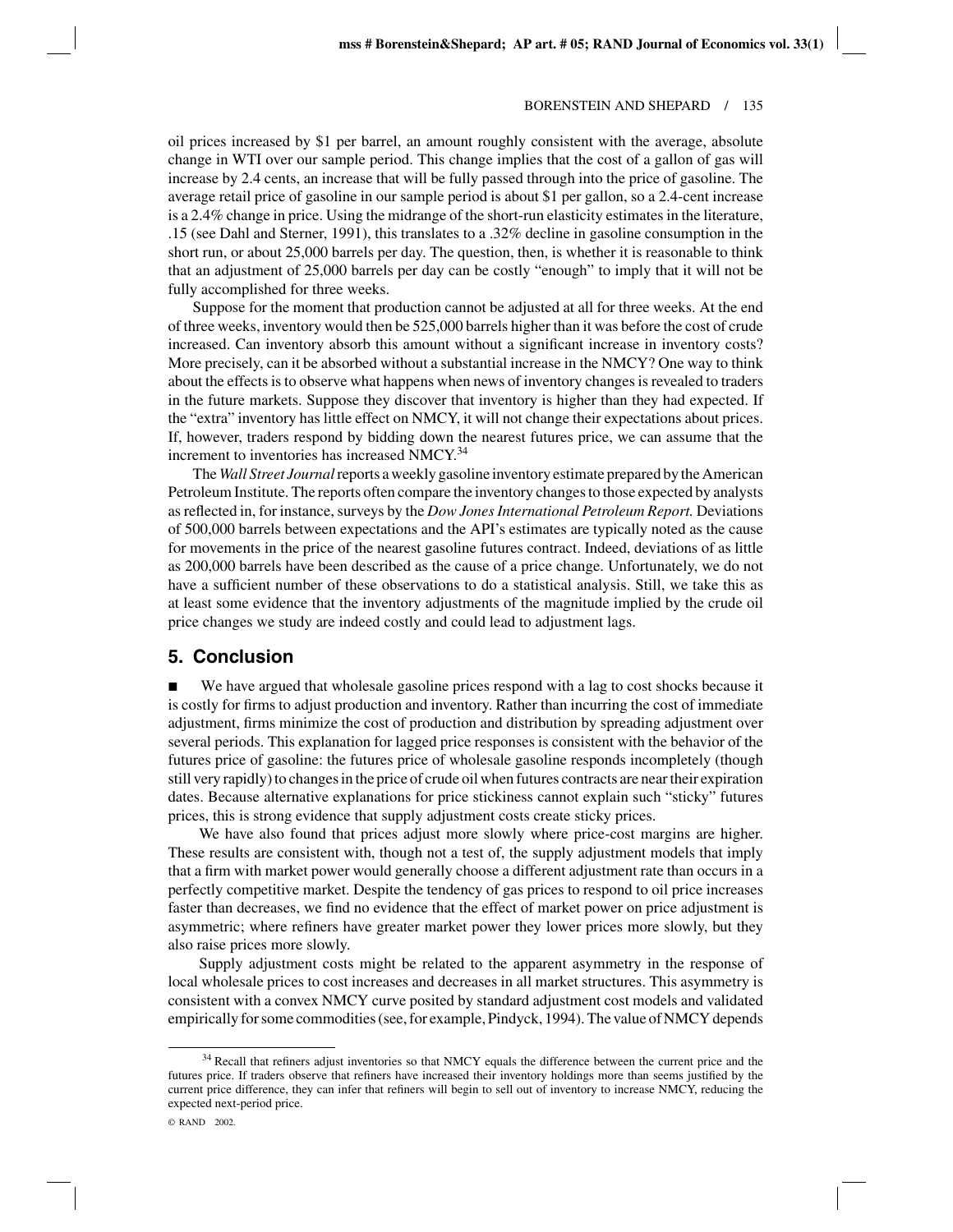on the ratio of inventory to sales. When this ratio is high (low), the value of holding another unit of inventory is low (high). If NMCY is a convex function of the ratio of inventory to sales, reducing inventory (increasing sales) will have a larger effect on NMCY than increasing inventory (reducing sales). Because reducing sales is easier (has less effect on marginal distribution cost), cost increases will be accommodated more quickly. Although the evidence of asymmetry we find is consistent with a convex NMCY, we have no direct evidence that it is this convexity that causes the asymmetry in response rate.

## **Appendix**

 **A simple adjustment cost model.** In this Appendix we sketch a simple multiperiod model to demonstrate that supply adjustment costs can cause price response lags even when markets are efficient, information is perfect, and trade is anonymous. The timing of the mdel is as follows: At the beginning of each period, the firm has some level of inventory carried over from the previous period. Before it makes its production decision for the current period, it realizes a permanent shock to its marginal cost of production. Having realized the cost shock, the firm decides how much it wants to sell this period. Implementing the sales decision requires deciding how much to produce this period and how much inventory to carry over into the next period. When it makes its production decision, it takes into account the fact that adjusting production levels increases the cost of production. When it decides on how much inventory to hold, it takes into account the effect of inventory on the cost of distribution.<sup>35</sup>

For simplicity, we assume that the marginal cost of production is constant in quantity produced and that the cost shock affects only the marginal cost, not the cost of adjustment. Marginal production costs in period *t* are represented by  $c_{t-1}$  +  $\mu_t$ , where  $\mu_t$  is a mean zero, i.i.d. shock realized in period *t*. To capture the idea that production adjustment is costly and increasing in the magnitude of the adjustment, we posit a quadratic adjustment cost function. The total cost of production in period *t*, therefore, is

$$
C_t = (c_{t-1} + \mu_t) y_t + a(\Delta y_t)^2,
$$
\n(A1)

where  $y_t$  is the level of production in period *t* and  $\Delta y_t = y_t - y_{t-1}$ .

In addition to the cost of production, the firm bears the cost of distribution. Distribution costs are those associated with getting the product from the refinery to the consumer, and they include transportation, scheduling, and holding costs. Inventory has two effects on cost. On the one hand, holding inventory increases cost through the cost of storage. The cost of storage includes the cost of storage services and the interest cost of selling product tomorrow rather than today. For simplicity, we abstract from interest cost by assuming interest rates are zero. Let  $n_t$  be the level of inventory carried over from period *t* to period  $t + 1$ . The cost of storage services in period  $t$  is, then,  $s(n_t)$ . Because marginal storage costs must increase as inventory approaches the limit of storage capacity, we assume that  $s_n > 0$  and  $s_{nn} > 0$ .

On the other hand, holding inventory reduces the cost of distribution by reducing the transportation and scheduling costs that would be required in the absence of inventory. Because a large amount of gasoline sold in the United States travels by pipeline, there is a minimum level of inventory that must be held within the system. Above this technical minimum, refiners hold inventory to avoid local stockouts at the many locations at which it sells wholesale gasoline. Given the requirements of the distribution system, a refiner always holds some inventory, and increasing its inventory reduces the probability that it will be unable to meet demand because delivery has been delayed or local demand is unexpectedly high.<sup>36</sup> The decline in distribution costs as inventory increases is called "convenience yield" in the inventory literature. Convenience yield is a function of inventory levels,  $n_t$ , and expected next-period sales,  $E_t q_{t+1}$ , where  $q$  is sales and the subscript on the expectations operator indicates the period in which expectations are formed. Because sales in any period is determined by the inventory level at the beginning of the period, production in the period and inventory carried into the next period (i.e.,  $q_k = y_k - n_k + n_{k-1}$ ), the decline in distribution costs through convenience yield can be written as  $-\phi(n_t, x_{t+1})$ , where  $x_{k+1} \equiv E_k(y_{k+1} + n_{k+1})$ .<sup>37</sup> Holding future production and inventory constant, distribution costs decline as current inventory increases:  $\phi_n < 0$ . The negative of this derivative  $(-\phi_n)$  is called "marginal convenience" yield." As inventories increase, the marginal contribution to reducing the probability the firm will be unable to meet demand probably declines; we therefore assume  $\phi_{nn} > 0$ . Because it is the level of inventory relative to expected sales that determines the probability of inadequate supply, we assume  $\phi_x > 0$  and  $\phi_{xx} > 0$ . For higher levels of inventory, the same incremental increase in expected sales probably has a smaller effect on distribution costs; we therefore assume

<sup>&</sup>lt;sup>35</sup> Our work owes a clear debt to the macroeconomic study of the relationship between inventories and sticky prices, such as Blinder and Fischer (1981), Blinder (1982, 1994), and West (1986). Because of its business-cycle orientation, however, that line of work tends to focus on demand fluctuations and price adjustment, while we focus on price adjustments to cost fluctuations.

<sup>&</sup>lt;sup>36</sup> Of course, a firm can always "meet demand" by raising its price. This expression is simply a shorthand for the value of being able to set the price and sell the quantity that would be profit maximizing absent the distribution constraints.

<sup>&</sup>lt;sup>37</sup> We adopt the accounting convention that the firm bears the distribution costs for sales made in  $t + 1$  during period *t*.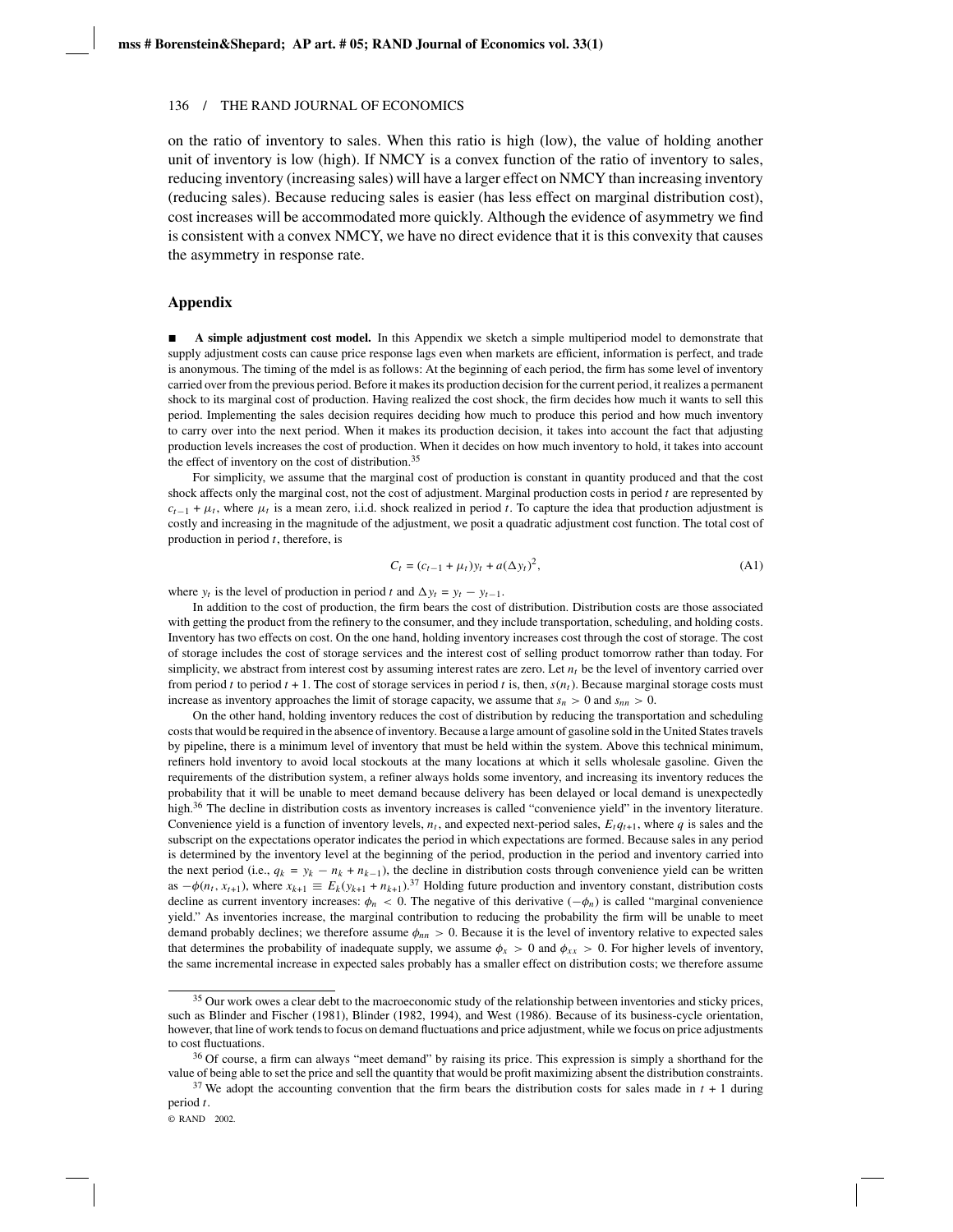$\phi_{nx}$  < 0. These assumptions are consistent with prior theoretical and empirical work (see, for example, Pindyck (1994), Thurman (1988) and Fama and French (1987)). To capture the fact that inventories are never drawn down to zero, we assume that  $\lim_{n\to 0} -\phi_n = \infty$ .

Total distribution costs, then, are given by  $\phi(n_t, x_{t+1}) + s(n_t)$ . The change in net distribution costs as a result of a change in inventory level  $(-\phi_n - s_n)$  is called "net marginal convenience yield" or NMCY. Combining the costs of production and distribution, the firm's total cost function is

$$
TC_t = (c_{t-1} + \mu_t) y_t + a(\Delta y_t)^2 + \phi(n_t, x_{t+1}) + s(n_t).
$$
 (A2)

In a world without cost shocks ( $\mu_t = 0$  for all t), sales would be the same each period. Because there would be no need to adjust production, production adjustment costs would be zero. In addition, since the firm would hold inventory only to minimize distribution costs, the firm would adjust inventory level to make  $NMCY = 0$  at all times. That is, given the optimal level of sales, the firm would choose the inventory level that equates the marginal convenience yield and the marginal cost of storage.

When a firm realizes a cost shock, it wants to adjust sales. If, for example, the period begins with a positive shock to oil prices, the firm will want to reduce its sales relative to the previous period. It will do so by reducing its production level and increasing its inventory. For a price-taking firm, the optimal adjustment to a cost shock realized in period *t* is found by maximizing the value function:<sup>38</sup>

$$
V_t = E_t \sum_{j=0}^{\infty} \left[ p_{t+j} q_{t+j} - (c_{t+j-1} + \mu_{t+j}) y_{t+j} - a(\Delta y_{t+j})^2 - \phi(n_{t+j}, x_{t+j+1}) - s(n_{t+j}) \right].
$$
 (A3)

Rewriting sales to incorporate the adding up constraint  $q_k = y_k - n_k + n_{k-1}$  gives us

$$
V_t = E_t \sum_{j=0}^{\infty} \left[ p_{t+j} (y_{t+j} - n_{t+j} + n_{t+j-1}) - (c_{t+j-1} + \mu_{t+j}) y_{t+j} \right]
$$
  
-
$$
a(\Delta y_{t+j})^2 - \phi(n_{t+j}, x_{t+j+1}) - s(n_{t+j}) \right].
$$
 (A4)

The firm maximizes (A4) with respect to inventory and production.

The first-order condition for *yt* is

$$
p_t - (c_{t-1} + \mu_t) - 2a(\Delta y_t - E_t \Delta y_{t+1}) = 0.
$$
 (A5)

To interpret this condition, note that changing  $y_t$  while holding  $n_t$  and all future *n*'s and *y*'s constant implies that the change in period-*t* production equals the change in period-*t* sales. Condition (A5) defines the optimal tradeoff between the revenue from selling an additional unit this period and the cost of producing an additional unit this period. The marginal cost of production includes the realized marginal cost plus the marginal adjustment cost. This latter term is the change in adjustment costs from, for example, increasing production by one more unit this period  $(2a\Delta y_t)$  rather than making the adjustment next period  $(2aE_t\Delta y_{t+1})$ . Notice that in the absence of adjustment costs  $(a = 0)$ ,  $(A5)$  is the standard condition that a competitive firm adjusts its sales until its marginal cost of production equals the market price.

The first-order condition for  $n_t$  is

$$
-p_t + E_t p_{t+1} - \phi_n(n_t, x_{t+1}) - s_n(n_t) = 0.
$$
 (A6)

Changing  $n_t$  while holding  $y_t$  and all future *n*'s and *y*'s constant implies an intertemporal shift in the quantity sold. Increasing  $n_t$  by one unit, e.g., shifts one unit of sales from  $t$  to  $t + 1$ . Condition (A6), then, defines the optimal tradeoff between the cost and benefit of holding an additional unit of inventory to accomplish an intertemporal shift in sales, taking into account expected changes in output prices. As noted above, the net marginal benefit of holding inventory is the NMCY. When output prices are constant in expectation  $(E_k p_{k+1} = p_k)$ , the firm chooses the inventory level that makes the NMCY equal to zero. When output prices are expected to change, the price change introduces an additional cost: the cost of holding an incremental unit of inventory now includes the (expected) price next period minus the current price. If firms expect prices to be falling (rising), they will want to reduce (increase) inventory. If NMCY had been equal to zero in the previous period, expecting prices to fall (increase) will lead to inventory changes that make the current NMCY positive (negative).

<sup>&</sup>lt;sup>38</sup> To focus on adjustment effects, our formulation of the maximization problem ignores discounting. As written, then, (A3) is unbounded. Including a discount factor is straightforward but increases the complexity of the math without additional economic insight.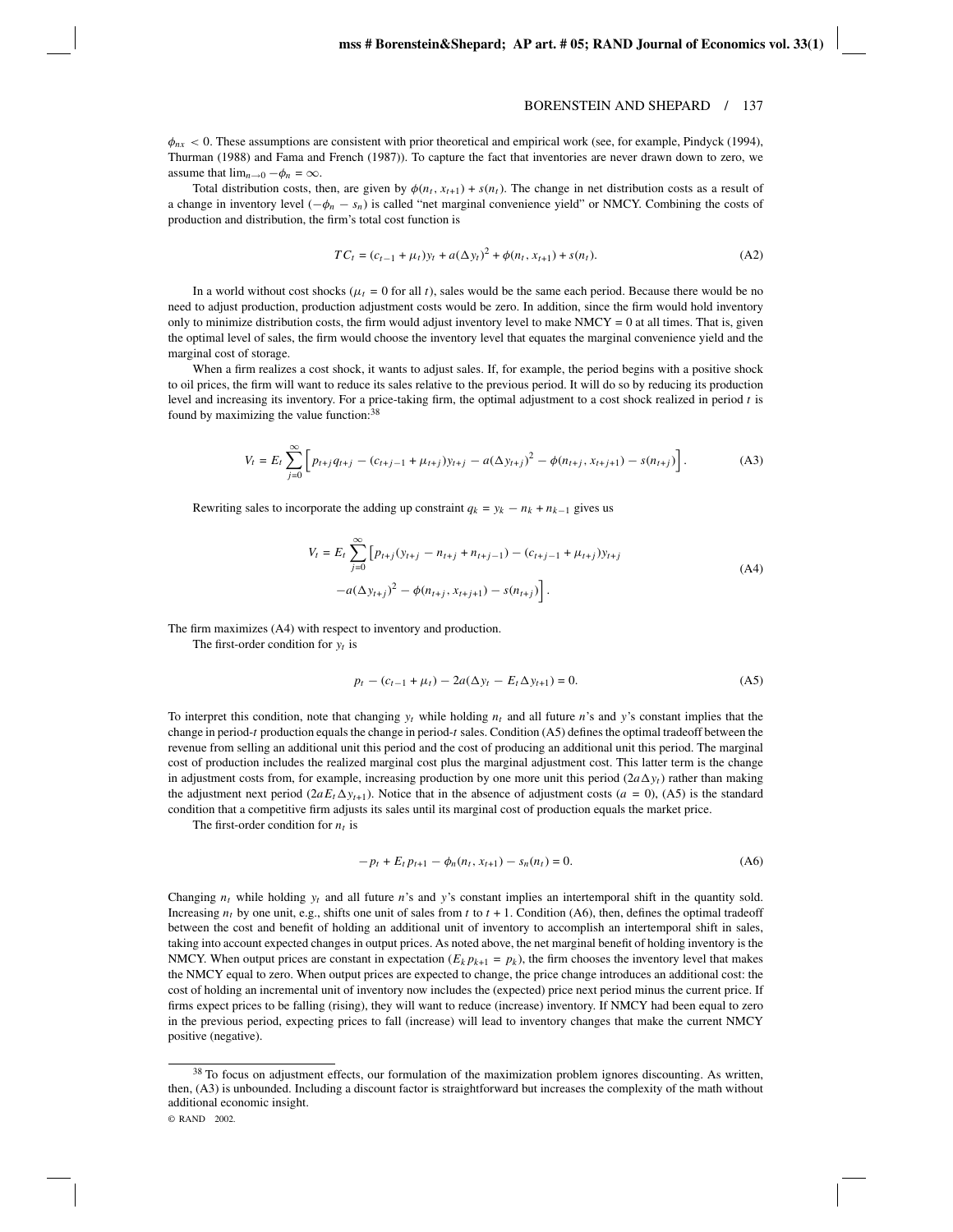Conditions (A5) and (A6) must hold for all periods *j*. In particular, there is a first-order condition for  $y_{t+1}$  analogous to condition (A5):

$$
E_t p_{t+1} - (c_t + E_t \mu_{t+1}) - 2a E_t \Delta y_{t+1} + 2a E_t \Delta y_{t+2} = 0.
$$
 (A7)

Jointly, conditions (A5), (A6), and (A7) imply the following equalities:

$$
p_t - E_t p_{t+1} = -\phi_n(n_t, x_{t+1}) - s_n(n_t) = 2a(\Delta y_t - 2E_t \Delta y_{t+1} + E_t \Delta y_{t+2}) + E_t \mu_{t+1},
$$
(A8)

where  $E_t\mu_{t+1} = 0$ . Optimal response to an input cost shock requires that the expected difference in prices will equal both the net marginal convenience yield and the marginal adjustment cost.

Note that condition (A8) implies that instantaneous adjustment of output prices , i.e.,  $p_t = E_t p_{t+1}$ , would occur when marginal production adjustment costs and NMCY are each equal to zero. This could occur if *a* = 0. In that case, production adjustment by each firm would be instantaneous. As a result, prices would adjust instantaneously. Furthermore, firms could costlessly adjust production so that the inventory carried forward into the next period minimized (expected) distribution costs, implying that NMCY would equal zero. (A8) could also hold with instantaneous output price adjustment if the net marginal convenience yield were zero at all levels of inventory. In that case, the firm would absorb all cost shocks through inventory changes. It would never alter production.<sup>39</sup>

These counterfactuals make clear that lagged adjustment requires both sticky production and an NMCY that is a declining function of inventory and an increasing function of expected sales. In this case, a positive cost shock leads a firm to reduce production and to increase inventories in period *t*. As each of the competitive firms undertakes these changes, industry supply contracts, pushing up the current price. Each firm reduces output and increases inventory until the expected difference in prices (*pt* − *Et pt*+1) equals its NMCY and its interperiod difference in marginal adjustment cost. Adjustment becomes more rapid as the NMCY is less responsive to changes in inventories and expected sales, or adjustment costs are smaller. The speed of adjustment will also depend on the change in quantity necessary for price adjustment to occur. If demand were very inelastic, then only small changes in production or inventory would be necessary for price to adjust fully. More elastic industry demand will lead to slower price adjustment, i.e., the more elastic the industry demand, the lower the proportion of the eventual passthrough that is accomplished in the first period.

To see why the equilibrium adjustment rate can be affected by market power, we consider how the analysis changes if the firm is a monopoly supplier. The monopoly problem is a simple variation on the competitive problem. The optimization problem is essentially the same as in  $(A3)$ , except  $p_t$  is now a function of  $q_t$ , i.e., the firm is not a price taker. The analogs to  $(A5)$  and  $(A6)$  are given by

$$
p_t + \frac{\partial p_t}{\partial q_t} q_t - (c_{t-1} + \mu_t) - 2a(\Delta y_t - E_t \Delta y_{t+1}) = 0
$$
 (A9)

and

$$
-p_t - \frac{\partial p_t}{\partial q_t} q_t + E_t[p_{t+1} + \frac{\partial p_{t+1}}{\partial q_{t+1}} q_{t+1}] - \phi_n(n_t, x_{t+1}) - s_n(n_t) = 0.
$$
 (A10)

The first-order condition with respect to this period's production (A9) differs from (A5) only because marginal revenue is not equal to price for the monopolist. Similarly, the first-order condition for inventories, (A10), equates NMCY with the (expected) difference in marginal revenues rather than prices.

Two things are immediately clear. First, like the competitive firm, a monopoly will adjust prices gradually. Second, the rate of adjustment will not, in general, be the same for a monopoly firm as it would be for a competitive firm facing the same shock. In competitive markets, the intertemporal difference in prices in periods  $t$  and  $t + 1$  is equated with the firm's NMCY; in a monopoly market the intertemporal difference in marginal revenues is equated with the firm's NMCY. This conclusion assumes that there is little inventory held by other entities. If there are competitive firms (e.g., independent gasoline wholesalers) able to hold gasoline inventories, each will hold inventories at a level that equalizes its NMCY with the expected price change. As the availability of competitive inventory capacity increases, price adjustment will more closely resemble the competitive rate. This potential erosion of the refiners' ability to control the rate of change in gasoline prices may explain why refiners report that they ration sales to independent gasoline wholesalers when there is an arbitrage opportunity these wholesalers could otherwise exploit.

Throughout this modelling exercise, we have assumed that all crude oil price shocks are permanent, but transitory shocks due to capacity and inventory constraints on the production and storage of crude oil also affect crude oil prices. It is straightforward to show that transitory shocks will yield different gasoline price responses. For instance, in the presence of supply adjustment costs, a one-week temporary increase in crude oil price would have almost no effect on gasoline prices. Still, if even a transitory shock lasts substantially longer than the production adjustment period (generally about a month) and the time during which inventories can absorb extreme changes in production (two to three weeks at most),

<sup>&</sup>lt;sup>39</sup> Clearly this is not reasonable, since there are nonnegativity and capacity constraints on inventory. If NMCY were fairly flat, however, the firm would adjust to a shock rapidly through inventory changes and then would very gradually change production levels, so as to minimize adjustment costs. © RAND 2002.